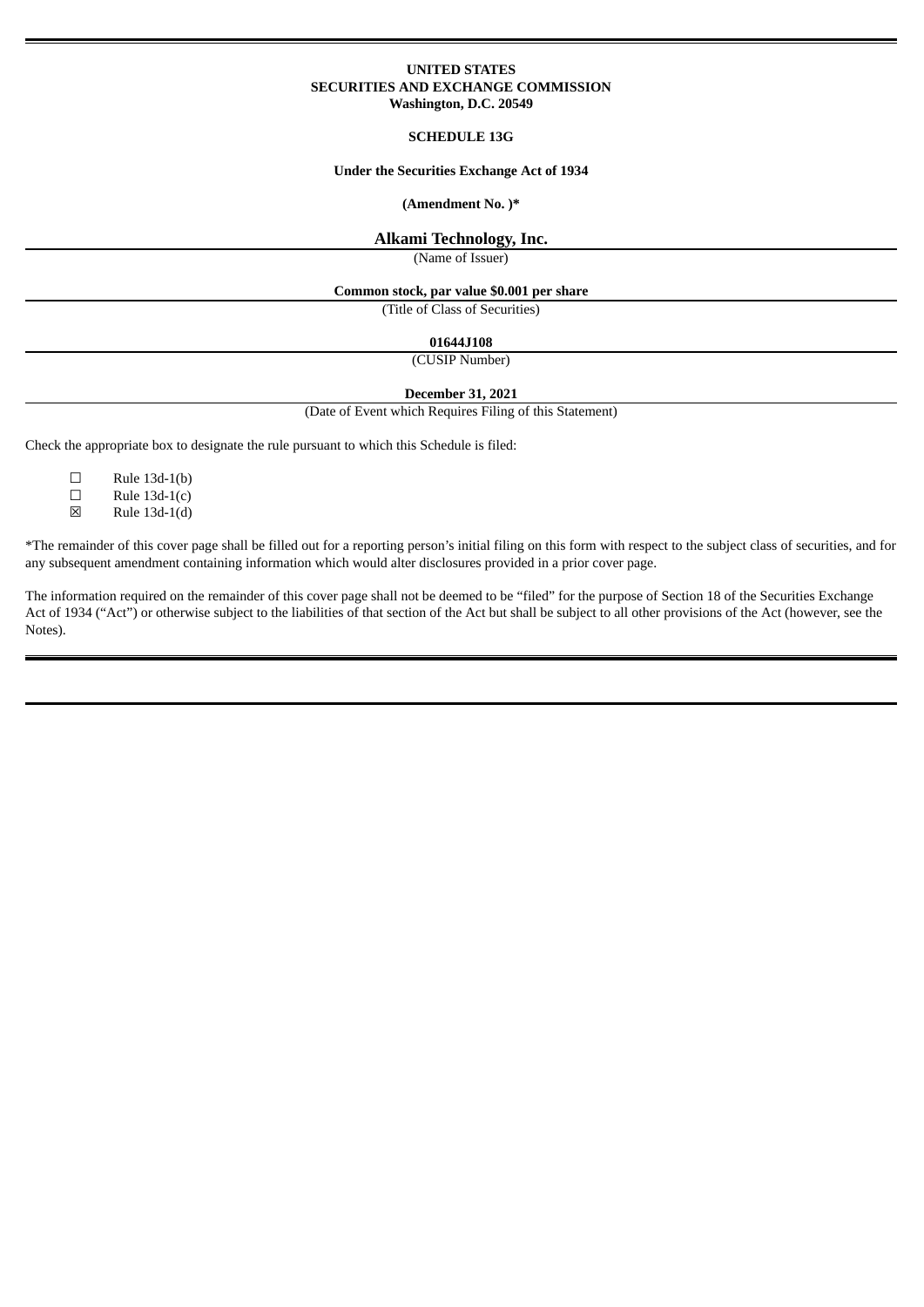| I1                                                                                                                                         | <b>NAME OF REPORTING PERSON</b>                                                |        |                                                                                                                                                        |                               |  |  |  |  |
|--------------------------------------------------------------------------------------------------------------------------------------------|--------------------------------------------------------------------------------|--------|--------------------------------------------------------------------------------------------------------------------------------------------------------|-------------------------------|--|--|--|--|
|                                                                                                                                            | General Atlantic, L.P.                                                         |        |                                                                                                                                                        |                               |  |  |  |  |
| $\overline{2}$                                                                                                                             |                                                                                |        | CHECK THE APPROPRIATE BOX IF A MEMBER OF A GROUP                                                                                                       | (a) $\Box$<br>$(b) \boxtimes$ |  |  |  |  |
| B                                                                                                                                          | <b>SEC USE ONLY</b>                                                            |        |                                                                                                                                                        |                               |  |  |  |  |
| 4                                                                                                                                          | Delaware                                                                       |        | CITIZENSHIP OR PLACE OF ORGANIZATION                                                                                                                   |                               |  |  |  |  |
| <b>NUMBER OF</b><br><b>SHARES</b><br><b>BENEFICIALLY</b><br><b>OWNED</b><br>BY EACH REPORTING <sup>7</sup><br><b>PERSON</b><br><b>WITH</b> |                                                                                | 6<br>R | <b>SOLE VOTING POWER</b><br><b>SHARED VOTING POWER</b><br>18,729,806<br><b>SOLE DISPOSITIVE POWER</b><br><b>SHARED DISPOSITIVE POWER</b><br>18,729,806 |                               |  |  |  |  |
| 9                                                                                                                                          | 18,729,806                                                                     |        | AGGREGATE AMOUNT BENEFICIALLY OWNED BY EACH REPORTING PERSON                                                                                           |                               |  |  |  |  |
| $\overline{10}$                                                                                                                            | CHECK BOX IF THE AGGREGATE AMOUNT IN ROW (9) EXCLUDES CERTAIN SHARES<br>$\Box$ |        |                                                                                                                                                        |                               |  |  |  |  |
| $\overline{11}$                                                                                                                            | PERCENT OF CLASS REPRESENTED BY AMOUNT IN ROW (9)<br>21.2%                     |        |                                                                                                                                                        |                               |  |  |  |  |
| $\overline{12}$                                                                                                                            | OO                                                                             |        |                                                                                                                                                        | TYPE OF REPORTING PERSON      |  |  |  |  |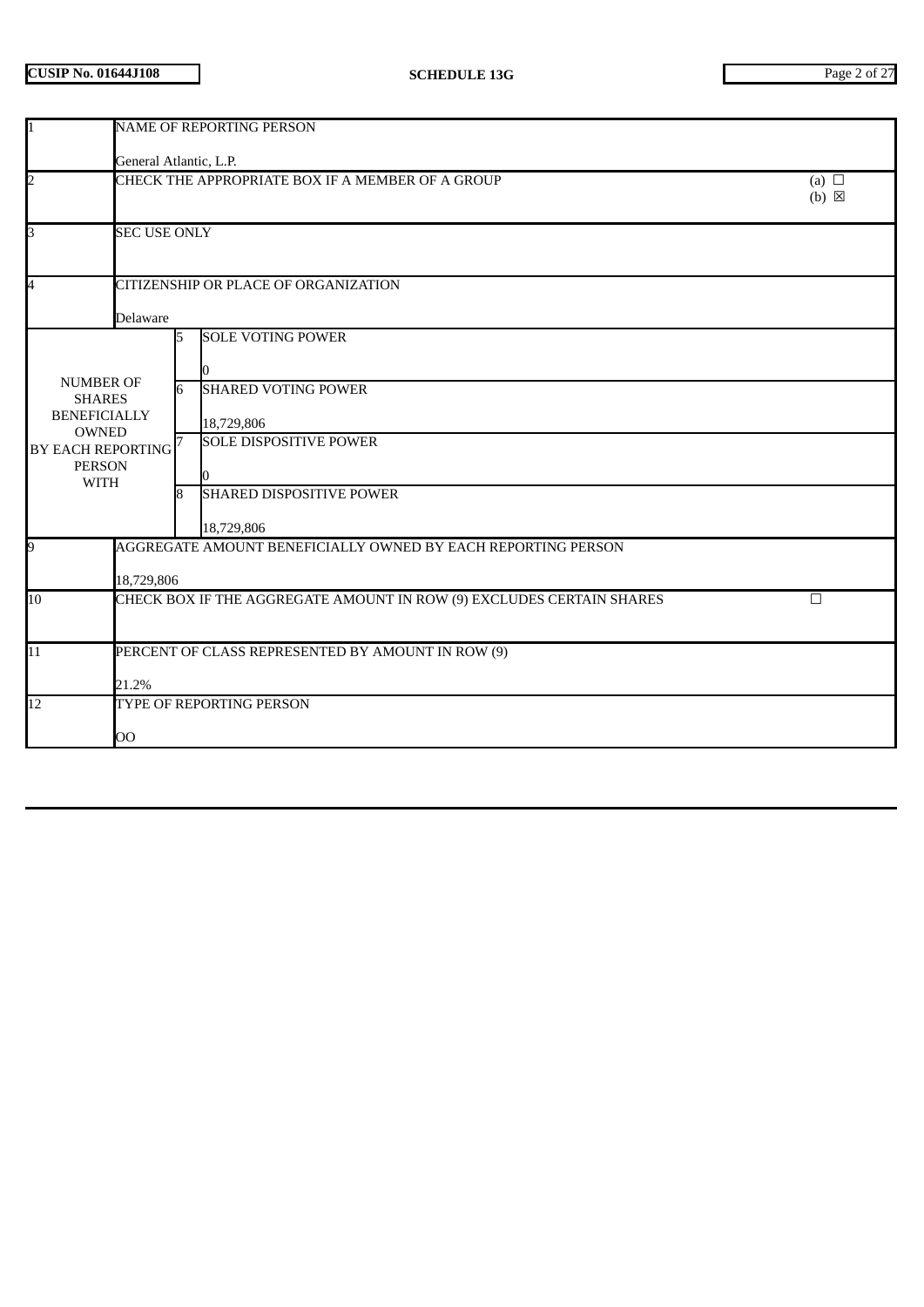| 11                                                                                                                                         | <b>NAME OF REPORTING PERSON</b>                                                |        |                                                                                                                                                        |                               |  |  |  |
|--------------------------------------------------------------------------------------------------------------------------------------------|--------------------------------------------------------------------------------|--------|--------------------------------------------------------------------------------------------------------------------------------------------------------|-------------------------------|--|--|--|
|                                                                                                                                            | General Atlantic (SPV) GP, LLC                                                 |        |                                                                                                                                                        |                               |  |  |  |
| $\overline{2}$                                                                                                                             |                                                                                |        | CHECK THE APPROPRIATE BOX IF A MEMBER OF A GROUP                                                                                                       | (a) $\Box$<br>$(b) \boxtimes$ |  |  |  |
| 3                                                                                                                                          | <b>SEC USE ONLY</b>                                                            |        |                                                                                                                                                        |                               |  |  |  |
| 4                                                                                                                                          | Delaware                                                                       |        | CITIZENSHIP OR PLACE OF ORGANIZATION                                                                                                                   |                               |  |  |  |
| <b>NUMBER OF</b><br><b>SHARES</b><br><b>BENEFICIALLY</b><br><b>OWNED</b><br>BY EACH REPORTING <sup>7</sup><br><b>PERSON</b><br><b>WITH</b> |                                                                                | 6<br>8 | <b>SOLE VOTING POWER</b><br><b>SHARED VOTING POWER</b><br>18,729,806<br><b>SOLE DISPOSITIVE POWER</b><br><b>SHARED DISPOSITIVE POWER</b><br>18,729,806 |                               |  |  |  |
| 9                                                                                                                                          | 18,729,806                                                                     |        | AGGREGATE AMOUNT BENEFICIALLY OWNED BY EACH REPORTING PERSON                                                                                           |                               |  |  |  |
| 10                                                                                                                                         | CHECK BOX IF THE AGGREGATE AMOUNT IN ROW (9) EXCLUDES CERTAIN SHARES<br>$\Box$ |        |                                                                                                                                                        |                               |  |  |  |
| $\overline{11}$                                                                                                                            | PERCENT OF CLASS REPRESENTED BY AMOUNT IN ROW (9)<br>21.2%                     |        |                                                                                                                                                        |                               |  |  |  |
| $\overline{12}$                                                                                                                            | TYPE OF REPORTING PERSON<br>OO                                                 |        |                                                                                                                                                        |                               |  |  |  |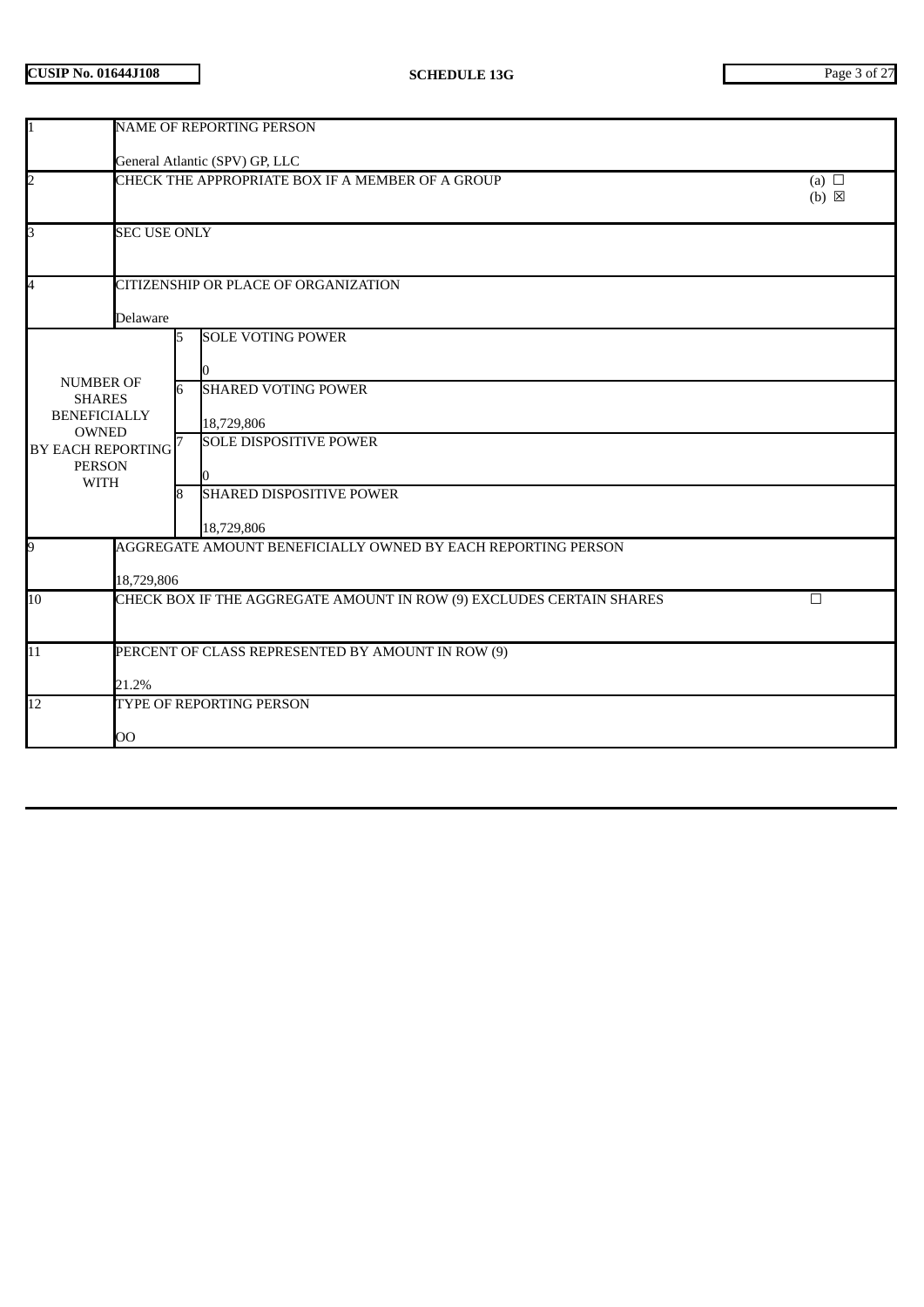| $\mathbf{1}$                                                                                                                  | <b>NAME OF REPORTING PERSON</b>                                                |                                     |                                                                                                                                                        |                               |  |  |  |
|-------------------------------------------------------------------------------------------------------------------------------|--------------------------------------------------------------------------------|-------------------------------------|--------------------------------------------------------------------------------------------------------------------------------------------------------|-------------------------------|--|--|--|
|                                                                                                                               |                                                                                | General Atlantic Partners 100, L.P. |                                                                                                                                                        |                               |  |  |  |
| $\overline{a}$                                                                                                                |                                                                                |                                     | CHECK THE APPROPRIATE BOX IF A MEMBER OF A GROUP                                                                                                       | (a) $\Box$<br>$(b) \boxtimes$ |  |  |  |
| 3                                                                                                                             | <b>SEC USE ONLY</b>                                                            |                                     |                                                                                                                                                        |                               |  |  |  |
| 4                                                                                                                             | Delaware                                                                       |                                     | CITIZENSHIP OR PLACE OF ORGANIZATION                                                                                                                   |                               |  |  |  |
| <b>NUMBER OF</b><br><b>SHARES</b><br><b>BENEFICIALLY</b><br><b>OWNED</b><br>BY EACH REPORTING<br><b>PERSON</b><br><b>WITH</b> |                                                                                | 5<br>6<br>8                         | <b>SOLE VOTING POWER</b><br><b>SHARED VOTING POWER</b><br>18,729,806<br><b>SOLE DISPOSITIVE POWER</b><br><b>SHARED DISPOSITIVE POWER</b><br>18,729,806 |                               |  |  |  |
| 9                                                                                                                             | 18,729,806                                                                     |                                     | AGGREGATE AMOUNT BENEFICIALLY OWNED BY EACH REPORTING PERSON                                                                                           |                               |  |  |  |
| 10                                                                                                                            | CHECK BOX IF THE AGGREGATE AMOUNT IN ROW (9) EXCLUDES CERTAIN SHARES<br>$\Box$ |                                     |                                                                                                                                                        |                               |  |  |  |
| $\overline{11}$                                                                                                               | PERCENT OF CLASS REPRESENTED BY AMOUNT IN ROW (9)<br>21.2%                     |                                     |                                                                                                                                                        |                               |  |  |  |
| 12                                                                                                                            | PN                                                                             |                                     | TYPE OF REPORTING PERSON                                                                                                                               |                               |  |  |  |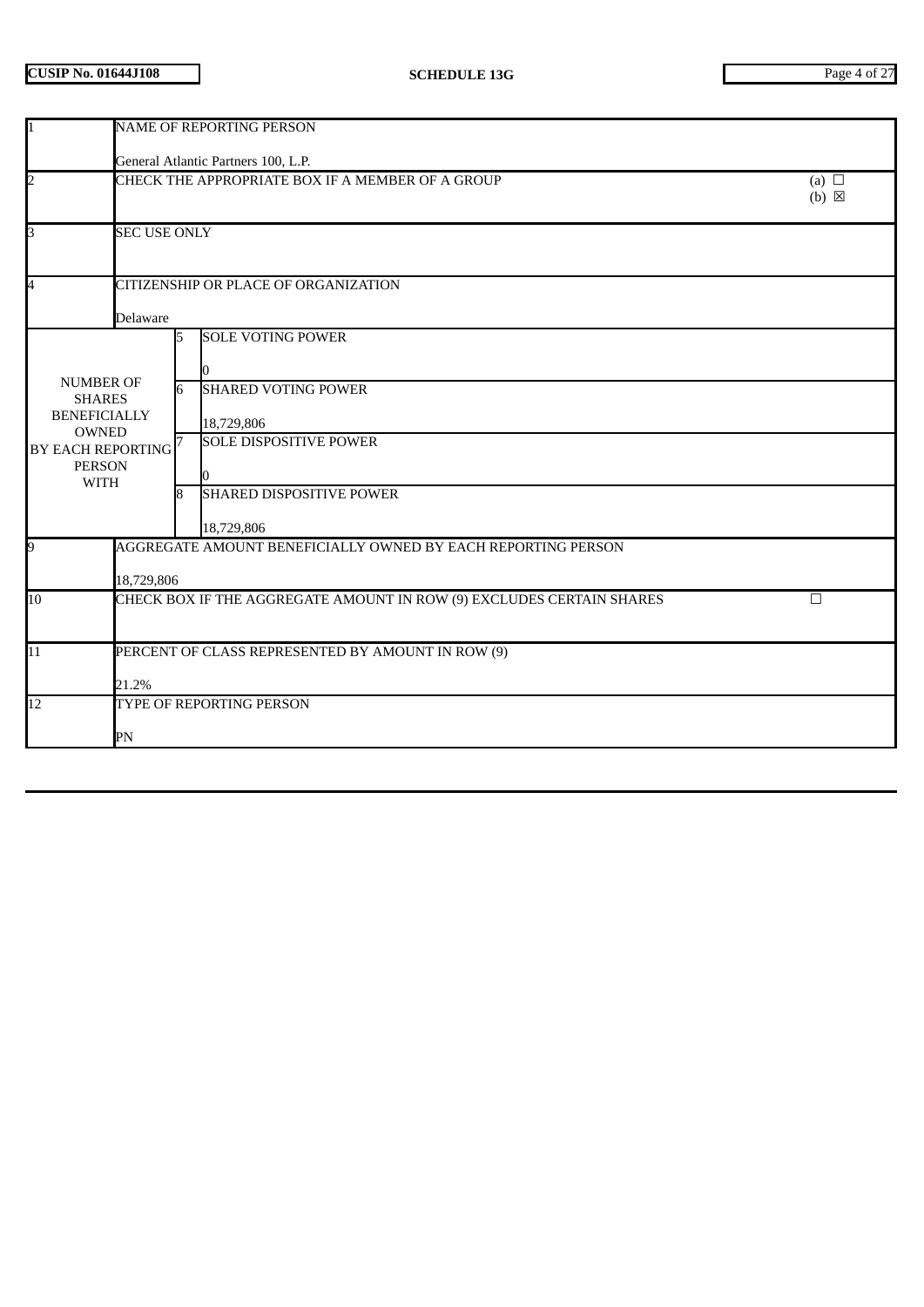| 1                                                                                                                                                      | <b>NAME OF REPORTING PERSON</b>                                                |                                                                                                                                                                       |  |  |  |  |
|--------------------------------------------------------------------------------------------------------------------------------------------------------|--------------------------------------------------------------------------------|-----------------------------------------------------------------------------------------------------------------------------------------------------------------------|--|--|--|--|
|                                                                                                                                                        | General Atlantic (AL), L.P.                                                    |                                                                                                                                                                       |  |  |  |  |
| $\overline{2}$                                                                                                                                         | CHECK THE APPROPRIATE BOX IF A MEMBER OF A GROUP                               |                                                                                                                                                                       |  |  |  |  |
| 3                                                                                                                                                      | <b>SEC USE ONLY</b>                                                            |                                                                                                                                                                       |  |  |  |  |
| 4                                                                                                                                                      |                                                                                | CITIZENSHIP OR PLACE OF ORGANIZATION                                                                                                                                  |  |  |  |  |
| Delaware<br><b>NUMBER OF</b><br><b>SHARES</b><br><b>BENEFICIALLY</b><br><b>OWNED</b><br>BY EACH REPORTING <sup>7</sup><br><b>PERSON</b><br><b>WITH</b> |                                                                                | <b>SOLE VOTING POWER</b><br>5<br><b>SHARED VOTING POWER</b><br>6<br>18,729,806<br><b>SOLE DISPOSITIVE POWER</b><br><b>SHARED DISPOSITIVE POWER</b><br>8<br>18,729,806 |  |  |  |  |
| 9                                                                                                                                                      | 18,729,806                                                                     | AGGREGATE AMOUNT BENEFICIALLY OWNED BY EACH REPORTING PERSON                                                                                                          |  |  |  |  |
| 10                                                                                                                                                     | CHECK BOX IF THE AGGREGATE AMOUNT IN ROW (9) EXCLUDES CERTAIN SHARES<br>$\Box$ |                                                                                                                                                                       |  |  |  |  |
| 11                                                                                                                                                     | PERCENT OF CLASS REPRESENTED BY AMOUNT IN ROW (9)<br>21.2%                     |                                                                                                                                                                       |  |  |  |  |
| $\overline{12}$                                                                                                                                        | PN                                                                             | TYPE OF REPORTING PERSON                                                                                                                                              |  |  |  |  |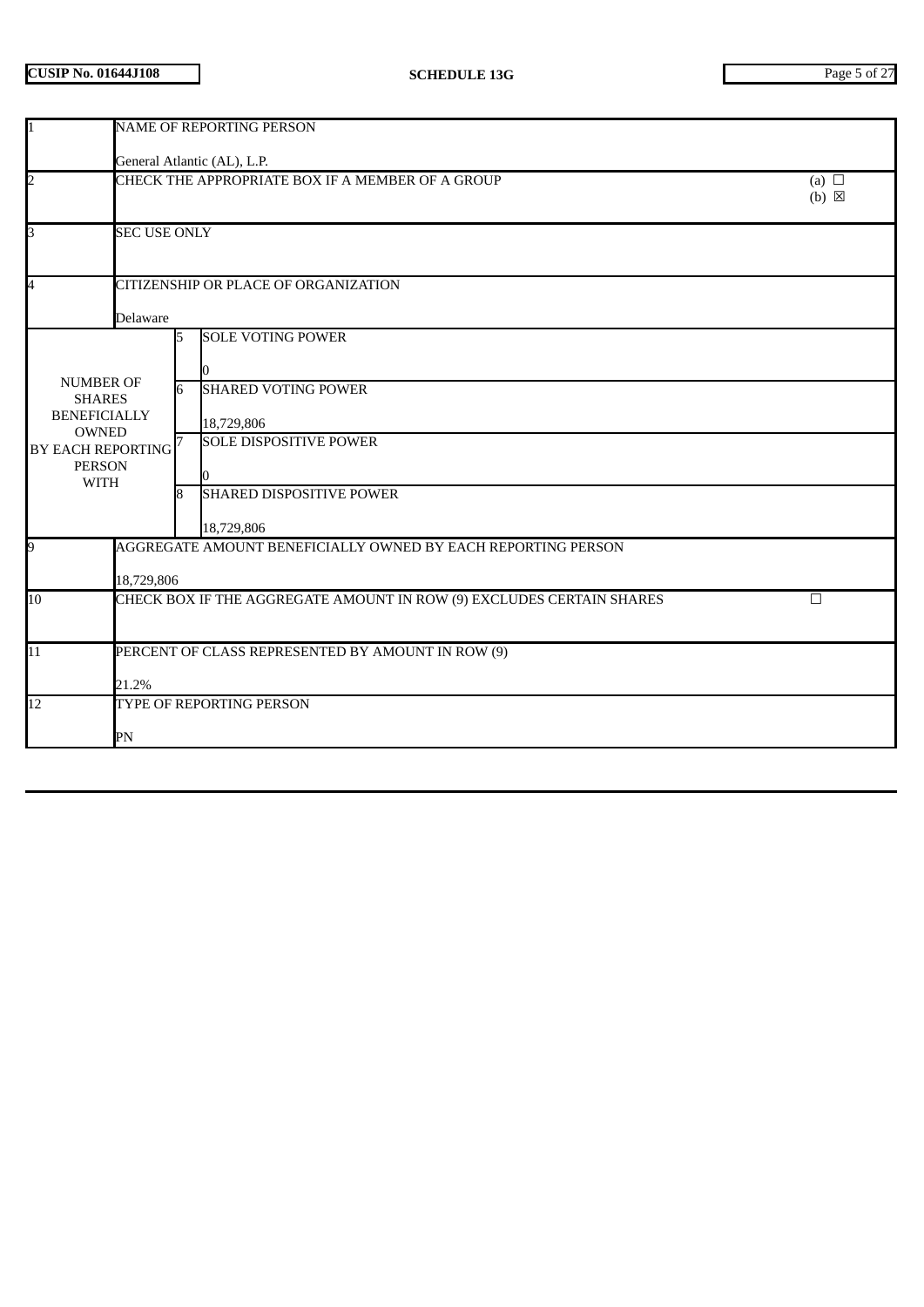| 1                                                                                                                                   | NAME OF REPORTING PERSON                                                  |         |                                                                                                                                                        |                               |  |  |
|-------------------------------------------------------------------------------------------------------------------------------------|---------------------------------------------------------------------------|---------|--------------------------------------------------------------------------------------------------------------------------------------------------------|-------------------------------|--|--|
|                                                                                                                                     | General Atlantic Partners (Bermuda) EU, L.P.                              |         |                                                                                                                                                        |                               |  |  |
| $\overline{2}$                                                                                                                      |                                                                           |         | CHECK THE APPROPRIATE BOX IF A MEMBER OF A GROUP                                                                                                       | (a) $\Box$<br>$(b) \boxtimes$ |  |  |
| 3                                                                                                                                   | <b>SEC USE ONLY</b>                                                       |         |                                                                                                                                                        |                               |  |  |
| 4                                                                                                                                   | Bermuda                                                                   |         | CITIZENSHIP OR PLACE OF ORGANIZATION                                                                                                                   |                               |  |  |
| <b>NUMBER OF</b><br><b>SHARES</b><br><b>BENEFICIALLY</b><br>OWNED<br>BY EACH REPORTING <sup>7</sup><br><b>PERSON</b><br><b>WITH</b> |                                                                           | 6<br>R. | <b>SOLE VOTING POWER</b><br><b>SHARED VOTING POWER</b><br>18,729,806<br><b>SOLE DISPOSITIVE POWER</b><br><b>SHARED DISPOSITIVE POWER</b><br>18,729,806 |                               |  |  |
| 9                                                                                                                                   | 18,729,806                                                                |         | AGGREGATE AMOUNT BENEFICIALLY OWNED BY EACH REPORTING PERSON                                                                                           |                               |  |  |
| 10                                                                                                                                  | CHECK BOX IF THE AGGREGATE AMOUNT IN ROW (9) EXCLUDES CERTAIN SHARES<br>□ |         |                                                                                                                                                        |                               |  |  |
| 11                                                                                                                                  | PERCENT OF CLASS REPRESENTED BY AMOUNT IN ROW (9)<br>21.2%                |         |                                                                                                                                                        |                               |  |  |
| $\overline{12}$                                                                                                                     | PN                                                                        |         | TYPE OF REPORTING PERSON                                                                                                                               |                               |  |  |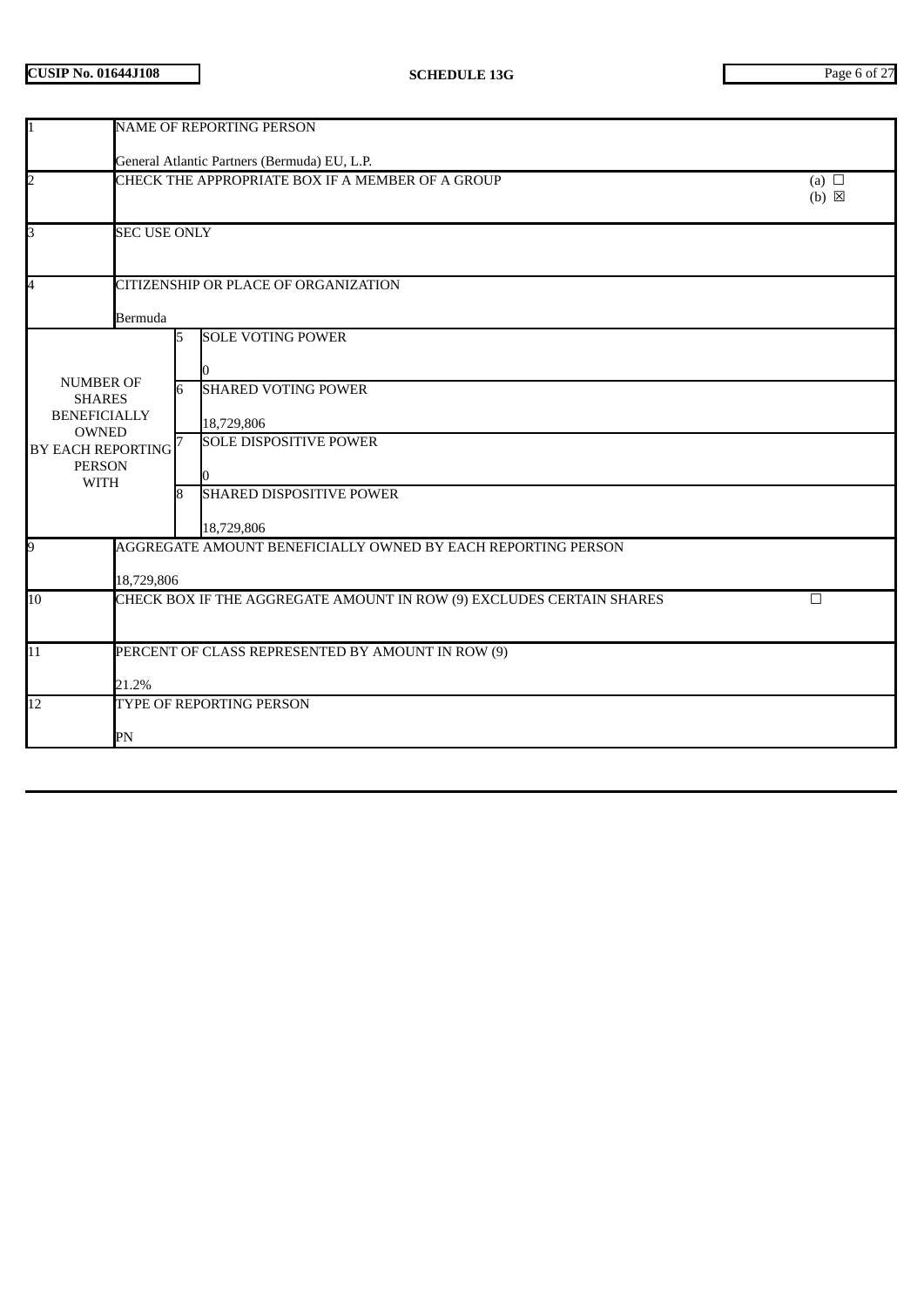| I1                                                       | <b>NAME OF REPORTING PERSON</b> |   |                                                                      |                               |  |  |
|----------------------------------------------------------|---------------------------------|---|----------------------------------------------------------------------|-------------------------------|--|--|
|                                                          |                                 |   | General Atlantic Partners (Lux) SCSp                                 |                               |  |  |
| $\overline{2}$                                           |                                 |   | CHECK THE APPROPRIATE BOX IF A MEMBER OF A GROUP                     | (a) $\Box$<br>$(b) \boxtimes$ |  |  |
| 3                                                        | <b>SEC USE ONLY</b>             |   |                                                                      |                               |  |  |
| 4                                                        |                                 |   | CITIZENSHIP OR PLACE OF ORGANIZATION                                 |                               |  |  |
|                                                          | Luxembourg                      |   |                                                                      |                               |  |  |
| <b>NUMBER OF</b>                                         |                                 | 5 | <b>SOLE VOTING POWER</b>                                             |                               |  |  |
| <b>SHARES</b><br><b>BENEFICIALLY</b><br><b>OWNED</b>     |                                 |   | <b>SHARED VOTING POWER</b><br>18,729,806                             |                               |  |  |
| <b>BY EACH REPORTING</b><br><b>PERSON</b><br><b>WITH</b> |                                 |   | <b>SOLE DISPOSITIVE POWER</b>                                        |                               |  |  |
|                                                          |                                 | 8 | <b>SHARED DISPOSITIVE POWER</b><br>18,729,806                        |                               |  |  |
| 9                                                        | 18,729,806                      |   | AGGREGATE AMOUNT BENEFICIALLY OWNED BY EACH REPORTING PERSON         |                               |  |  |
| 10 <sup>1</sup>                                          |                                 |   | CHECK BOX IF THE AGGREGATE AMOUNT IN ROW (9) EXCLUDES CERTAIN SHARES | $\Box$                        |  |  |
| 11                                                       | 21.2%                           |   | PERCENT OF CLASS REPRESENTED BY AMOUNT IN ROW (9)                    |                               |  |  |
| $\overline{12}$                                          | PN                              |   | TYPE OF REPORTING PERSON                                             |                               |  |  |
|                                                          |                                 |   |                                                                      |                               |  |  |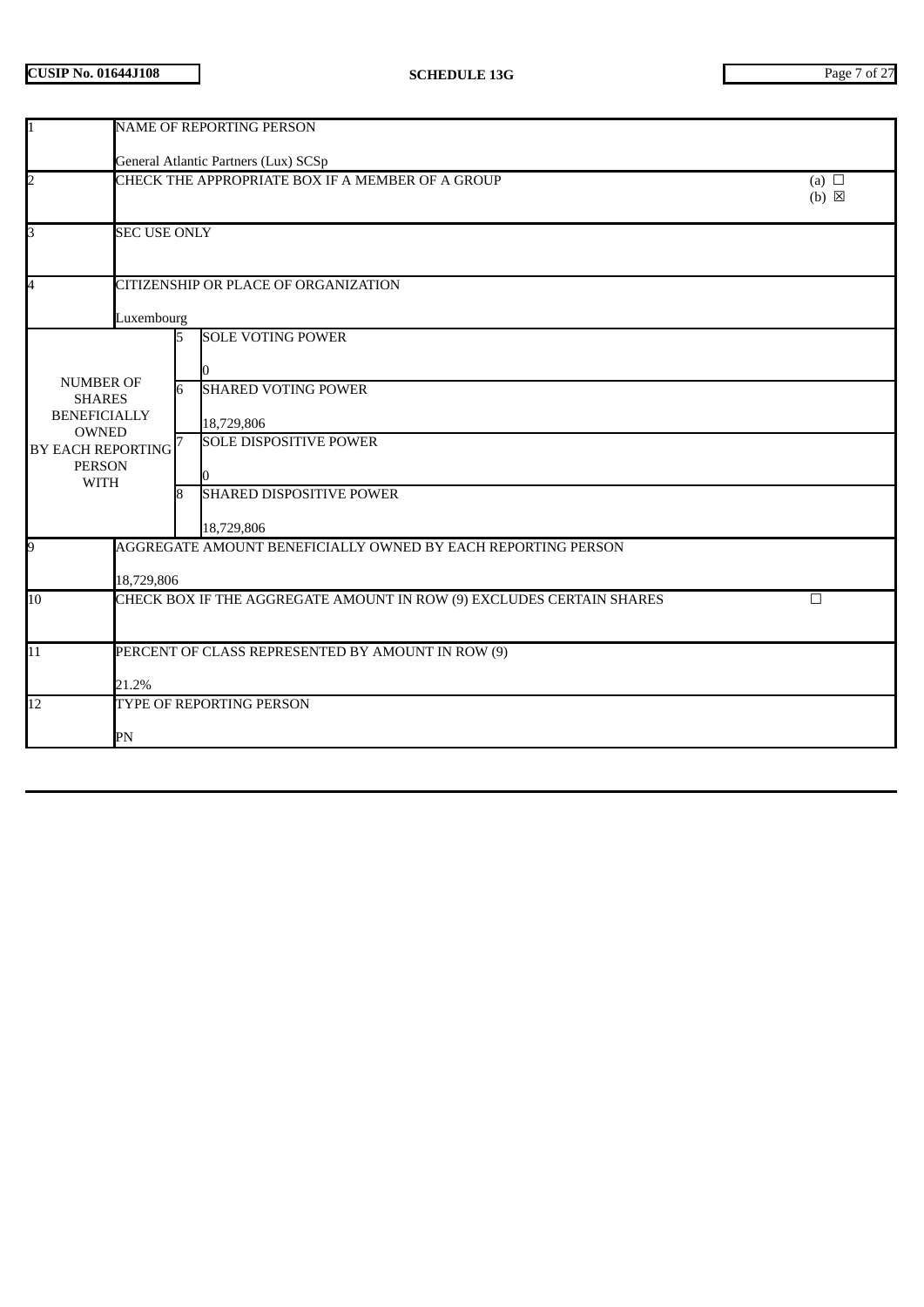| I1                                                       | <b>NAME OF REPORTING PERSON</b> |    |                                                                      |                               |  |
|----------------------------------------------------------|---------------------------------|----|----------------------------------------------------------------------|-------------------------------|--|
|                                                          |                                 |    | General Atlantic GenPar, L.P.                                        |                               |  |
| $\overline{2}$                                           |                                 |    | CHECK THE APPROPRIATE BOX IF A MEMBER OF A GROUP                     | (a) $\Box$<br>$(b) \boxtimes$ |  |
| 3                                                        | <b>SEC USE ONLY</b>             |    |                                                                      |                               |  |
| 4                                                        |                                 |    | CITIZENSHIP OR PLACE OF ORGANIZATION                                 |                               |  |
|                                                          | Delaware                        |    |                                                                      |                               |  |
| <b>NUMBER OF</b>                                         |                                 | 15 | <b>SOLE VOTING POWER</b>                                             |                               |  |
| <b>SHARES</b><br><b>BENEFICIALLY</b><br><b>OWNED</b>     |                                 |    | <b>SHARED VOTING POWER</b><br>18,729,806                             |                               |  |
| <b>BY EACH REPORTING</b><br><b>PERSON</b><br><b>WITH</b> |                                 |    | <b>SOLE DISPOSITIVE POWER</b>                                        |                               |  |
|                                                          |                                 | 8  | <b>SHARED DISPOSITIVE POWER</b><br>18,729,806                        |                               |  |
| 9                                                        | 18,729,806                      |    | AGGREGATE AMOUNT BENEFICIALLY OWNED BY EACH REPORTING PERSON         |                               |  |
| 10 <sup>1</sup>                                          |                                 |    | CHECK BOX IF THE AGGREGATE AMOUNT IN ROW (9) EXCLUDES CERTAIN SHARES | $\Box$                        |  |
| 11                                                       | 21.2%                           |    | PERCENT OF CLASS REPRESENTED BY AMOUNT IN ROW (9)                    |                               |  |
| $\overline{12}$                                          | PN                              |    | TYPE OF REPORTING PERSON                                             |                               |  |
|                                                          |                                 |    |                                                                      |                               |  |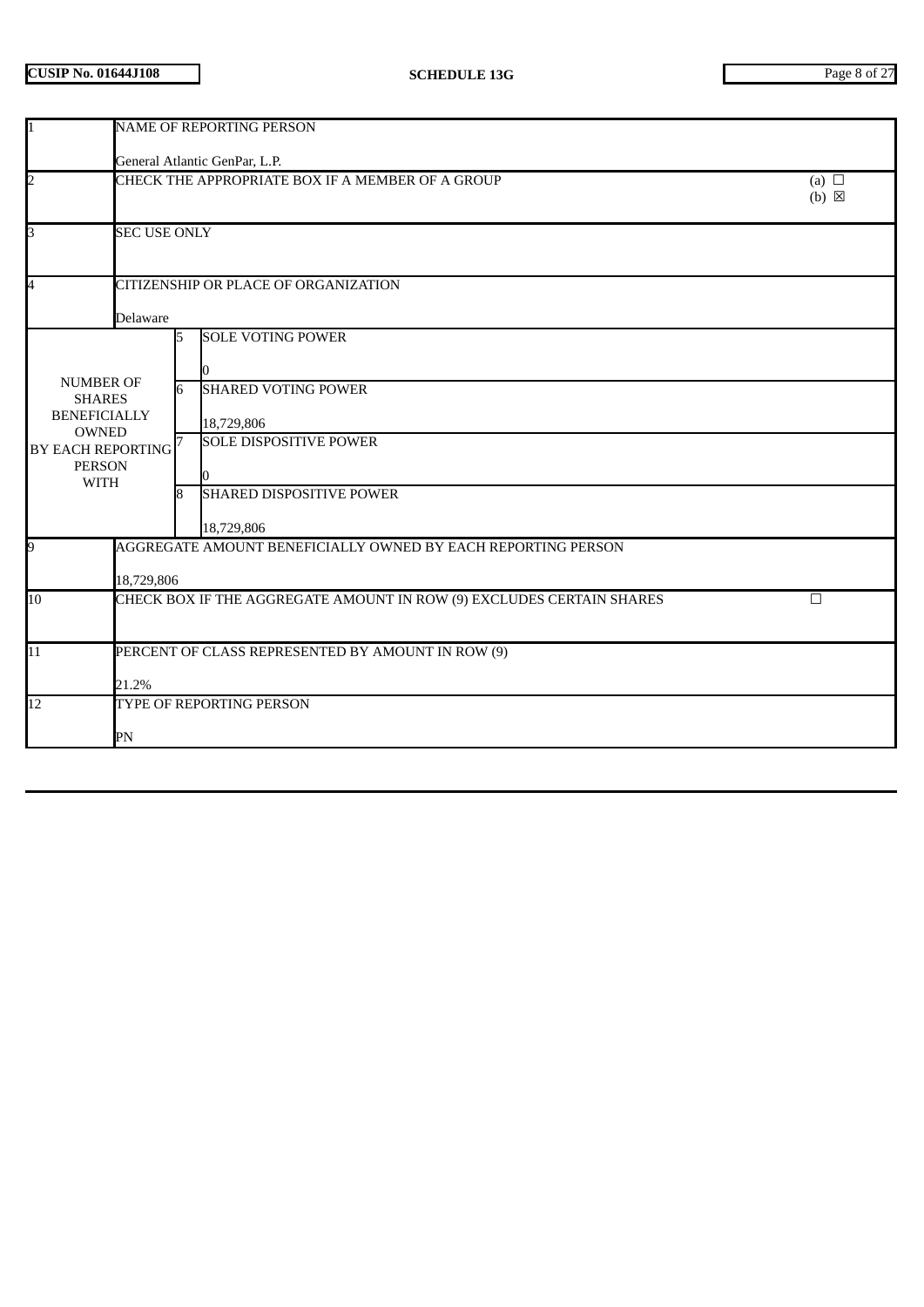| I1                                                       | <b>NAME OF REPORTING PERSON</b> |    |                                                                      |                               |  |
|----------------------------------------------------------|---------------------------------|----|----------------------------------------------------------------------|-------------------------------|--|
|                                                          |                                 |    | <b>GAP Coinvestments III, LLC</b>                                    |                               |  |
| $\overline{2}$                                           |                                 |    | CHECK THE APPROPRIATE BOX IF A MEMBER OF A GROUP                     | (a) $\Box$<br>$(b) \boxtimes$ |  |
| 3                                                        | <b>SEC USE ONLY</b>             |    |                                                                      |                               |  |
| 4                                                        |                                 |    | CITIZENSHIP OR PLACE OF ORGANIZATION                                 |                               |  |
|                                                          | Delaware                        |    |                                                                      |                               |  |
| <b>NUMBER OF</b>                                         |                                 | 15 | <b>SOLE VOTING POWER</b>                                             |                               |  |
| <b>SHARES</b><br><b>BENEFICIALLY</b><br><b>OWNED</b>     |                                 |    | <b>SHARED VOTING POWER</b><br>18,729,806                             |                               |  |
| <b>BY EACH REPORTING</b><br><b>PERSON</b><br><b>WITH</b> |                                 |    | <b>SOLE DISPOSITIVE POWER</b>                                        |                               |  |
|                                                          |                                 | 8  | <b>SHARED DISPOSITIVE POWER</b><br>18,729,806                        |                               |  |
| 9                                                        | 18,729,806                      |    | AGGREGATE AMOUNT BENEFICIALLY OWNED BY EACH REPORTING PERSON         |                               |  |
| 10 <sup>1</sup>                                          |                                 |    | CHECK BOX IF THE AGGREGATE AMOUNT IN ROW (9) EXCLUDES CERTAIN SHARES | $\Box$                        |  |
| 11                                                       | 21.2%                           |    | PERCENT OF CLASS REPRESENTED BY AMOUNT IN ROW (9)                    |                               |  |
| $\overline{12}$                                          | OO                              |    | TYPE OF REPORTING PERSON                                             |                               |  |
|                                                          |                                 |    |                                                                      |                               |  |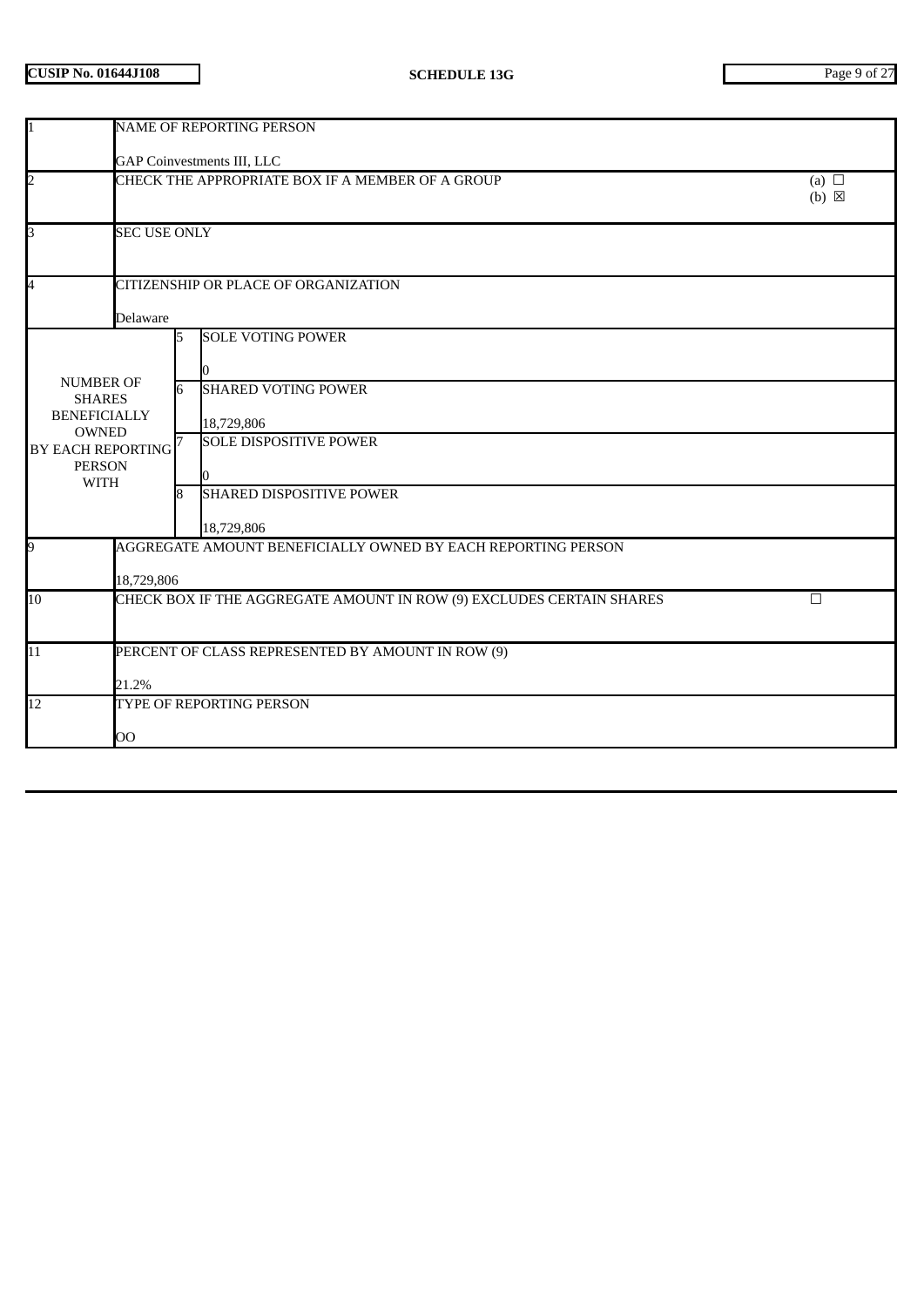| $\mathbf{1}$                                                                                                                               | NAME OF REPORTING PERSON                                                       |             |                                                                                                                                                        |                               |  |  |  |
|--------------------------------------------------------------------------------------------------------------------------------------------|--------------------------------------------------------------------------------|-------------|--------------------------------------------------------------------------------------------------------------------------------------------------------|-------------------------------|--|--|--|
|                                                                                                                                            | <b>GAP Coinvestments IV, LLC</b>                                               |             |                                                                                                                                                        |                               |  |  |  |
| $\overline{\mathbf{c}}$                                                                                                                    |                                                                                |             | CHECK THE APPROPRIATE BOX IF A MEMBER OF A GROUP                                                                                                       | (a) $\Box$<br>$(b) \boxtimes$ |  |  |  |
| $\overline{\mathbf{3}}$                                                                                                                    | <b>SEC USE ONLY</b>                                                            |             |                                                                                                                                                        |                               |  |  |  |
| $\overline{\mathbf{4}}$                                                                                                                    | <b>Delaware</b>                                                                |             | CITIZENSHIP OR PLACE OF ORGANIZATION                                                                                                                   |                               |  |  |  |
| <b>NUMBER OF</b><br><b>SHARES</b><br><b>BENEFICIALLY</b><br><b>OWNED</b><br>BY EACH REPORTING <sup>7</sup><br><b>PERSON</b><br><b>WITH</b> |                                                                                | 5<br>6<br>8 | <b>SOLE VOTING POWER</b><br><b>SHARED VOTING POWER</b><br>18,729,806<br><b>SOLE DISPOSITIVE POWER</b><br><b>SHARED DISPOSITIVE POWER</b><br>18,729,806 |                               |  |  |  |
| 9                                                                                                                                          | 18,729,806                                                                     |             | AGGREGATE AMOUNT BENEFICIALLY OWNED BY EACH REPORTING PERSON                                                                                           |                               |  |  |  |
| 10                                                                                                                                         | CHECK BOX IF THE AGGREGATE AMOUNT IN ROW (9) EXCLUDES CERTAIN SHARES<br>$\Box$ |             |                                                                                                                                                        |                               |  |  |  |
| $\overline{11}$                                                                                                                            | PERCENT OF CLASS REPRESENTED BY AMOUNT IN ROW (9)<br>21.2%                     |             |                                                                                                                                                        |                               |  |  |  |
| 12                                                                                                                                         | OO                                                                             |             | TYPE OF REPORTING PERSON                                                                                                                               |                               |  |  |  |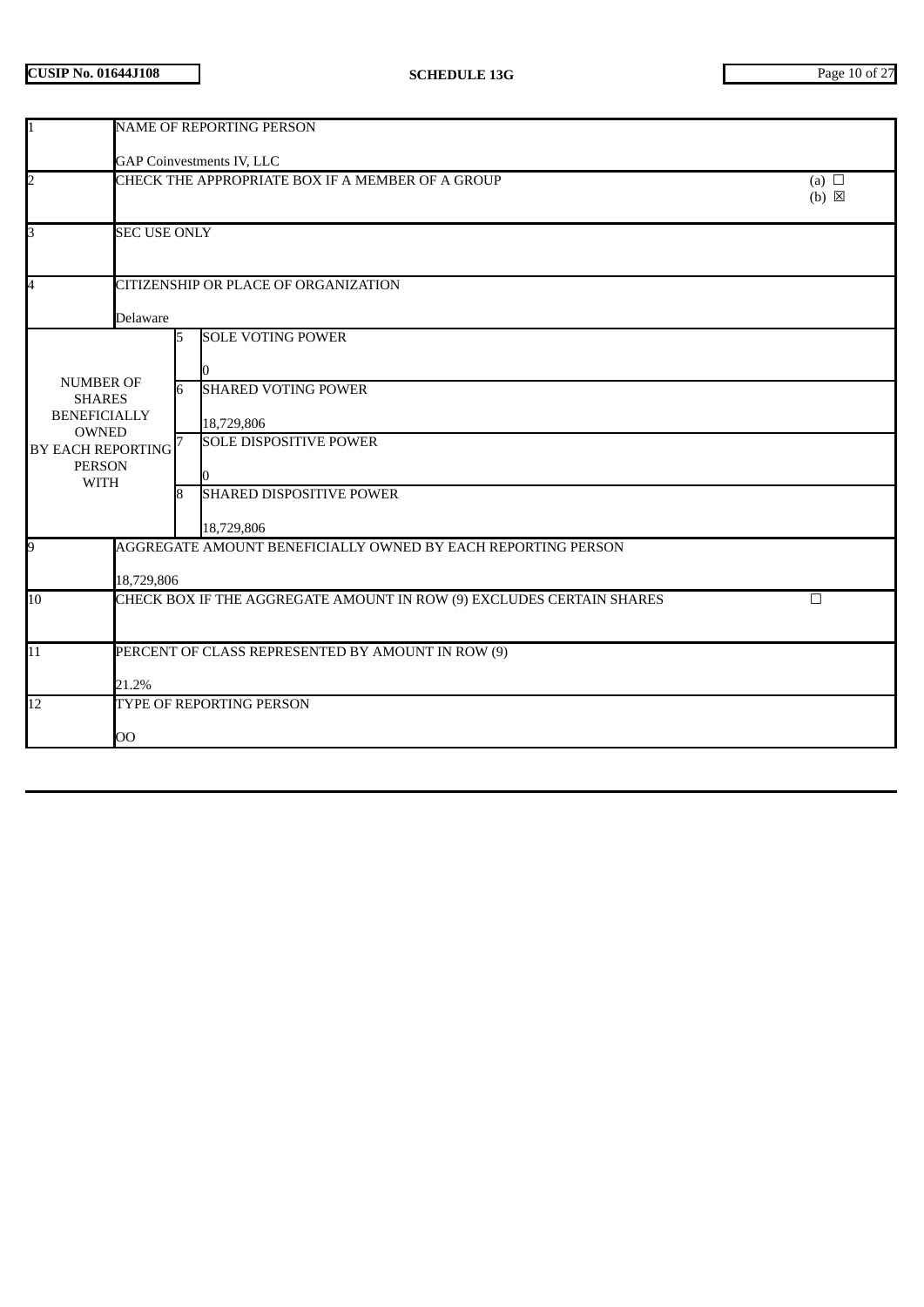| 1                                                                                                                                                             | <b>NAME OF REPORTING PERSON</b>                                                |             |                                                                                                                                                        |                               |  |  |  |
|---------------------------------------------------------------------------------------------------------------------------------------------------------------|--------------------------------------------------------------------------------|-------------|--------------------------------------------------------------------------------------------------------------------------------------------------------|-------------------------------|--|--|--|
|                                                                                                                                                               | <b>GAP Coinvestments V, LLC</b>                                                |             |                                                                                                                                                        |                               |  |  |  |
| $\overline{\mathbf{c}}$                                                                                                                                       |                                                                                |             | CHECK THE APPROPRIATE BOX IF A MEMBER OF A GROUP                                                                                                       | (a) $\Box$<br>$(b) \boxtimes$ |  |  |  |
| $\overline{\mathbf{3}}$                                                                                                                                       | <b>SEC USE ONLY</b>                                                            |             |                                                                                                                                                        |                               |  |  |  |
| $\overline{4}$                                                                                                                                                |                                                                                |             | CITIZENSHIP OR PLACE OF ORGANIZATION                                                                                                                   |                               |  |  |  |
| <b>Delaware</b><br><b>NUMBER OF</b><br><b>SHARES</b><br><b>BENEFICIALLY</b><br><b>OWNED</b><br>BY EACH REPORTING <sup>7</sup><br><b>PERSON</b><br><b>WITH</b> |                                                                                | 5<br>6<br>8 | <b>SOLE VOTING POWER</b><br><b>SHARED VOTING POWER</b><br>18,729,806<br><b>SOLE DISPOSITIVE POWER</b><br><b>SHARED DISPOSITIVE POWER</b><br>18,729,806 |                               |  |  |  |
| 9                                                                                                                                                             | 18,729,806                                                                     |             | AGGREGATE AMOUNT BENEFICIALLY OWNED BY EACH REPORTING PERSON                                                                                           |                               |  |  |  |
| 10                                                                                                                                                            | CHECK BOX IF THE AGGREGATE AMOUNT IN ROW (9) EXCLUDES CERTAIN SHARES<br>$\Box$ |             |                                                                                                                                                        |                               |  |  |  |
| $\overline{11}$                                                                                                                                               | PERCENT OF CLASS REPRESENTED BY AMOUNT IN ROW (9)<br>21.2%                     |             |                                                                                                                                                        |                               |  |  |  |
| 12                                                                                                                                                            | OO                                                                             |             | TYPE OF REPORTING PERSON                                                                                                                               |                               |  |  |  |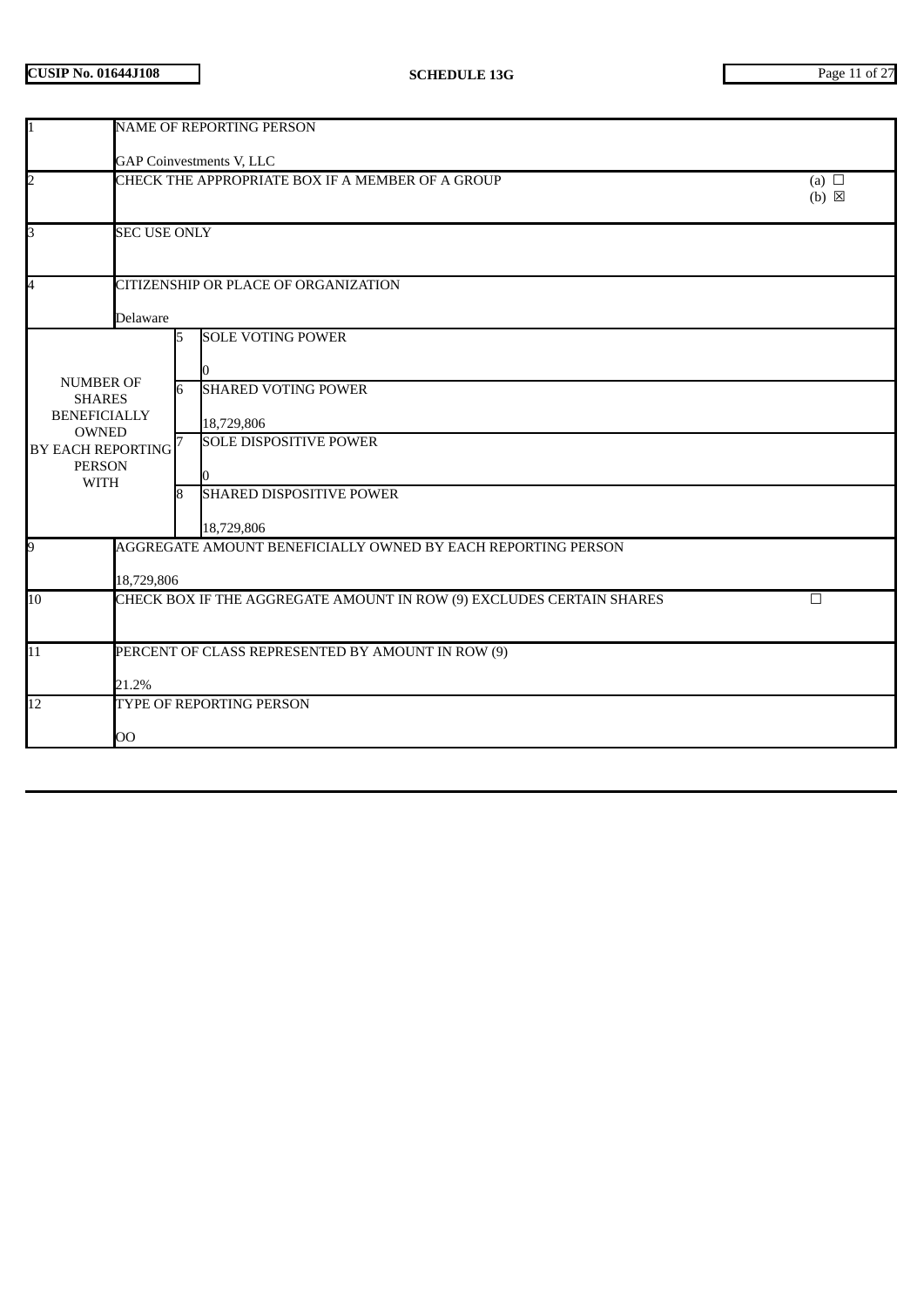| 1                                                                 | <b>NAME OF REPORTING PERSON</b>                                                   |                             |                                                                                |  |  |  |  |  |
|-------------------------------------------------------------------|-----------------------------------------------------------------------------------|-----------------------------|--------------------------------------------------------------------------------|--|--|--|--|--|
|                                                                   |                                                                                   | GAP Coinvestments CDA, L.P. |                                                                                |  |  |  |  |  |
| $\overline{2}$                                                    | CHECK THE APPROPRIATE BOX IF A MEMBER OF A GROUP<br>(a) $\Box$<br>$(b) \boxtimes$ |                             |                                                                                |  |  |  |  |  |
| $\overline{\mathsf{S}}$                                           | <b>SEC USE ONLY</b>                                                               |                             |                                                                                |  |  |  |  |  |
| $\overline{\mathbf{4}}$                                           |                                                                                   |                             | CITIZENSHIP OR PLACE OF ORGANIZATION                                           |  |  |  |  |  |
|                                                                   | Delaware                                                                          |                             |                                                                                |  |  |  |  |  |
| <b>NUMBER OF</b><br><b>SHARES</b><br><b>BENEFICIALLY</b>          |                                                                                   | 5<br>6                      | <b>SOLE VOTING POWER</b><br><b>SHARED VOTING POWER</b><br>18,729,806           |  |  |  |  |  |
| <b>OWNED</b><br><b>BY EACH REPORTING</b><br><b>PERSON</b><br>WITH |                                                                                   | 8                           | <b>SOLE DISPOSITIVE POWER</b><br><b>SHARED DISPOSITIVE POWER</b><br>18,729,806 |  |  |  |  |  |
| 9                                                                 |                                                                                   |                             | AGGREGATE AMOUNT BENEFICIALLY OWNED BY EACH REPORTING PERSON                   |  |  |  |  |  |
|                                                                   | 18,729,806                                                                        |                             |                                                                                |  |  |  |  |  |
| 10                                                                | CHECK BOX IF THE AGGREGATE AMOUNT IN ROW (9) EXCLUDES CERTAIN SHARES<br>$\Box$    |                             |                                                                                |  |  |  |  |  |
| 11                                                                | PERCENT OF CLASS REPRESENTED BY AMOUNT IN ROW (9)                                 |                             |                                                                                |  |  |  |  |  |
|                                                                   | 21.2%                                                                             |                             |                                                                                |  |  |  |  |  |
| 12                                                                |                                                                                   |                             | TYPE OF REPORTING PERSON                                                       |  |  |  |  |  |
|                                                                   | PN                                                                                |                             |                                                                                |  |  |  |  |  |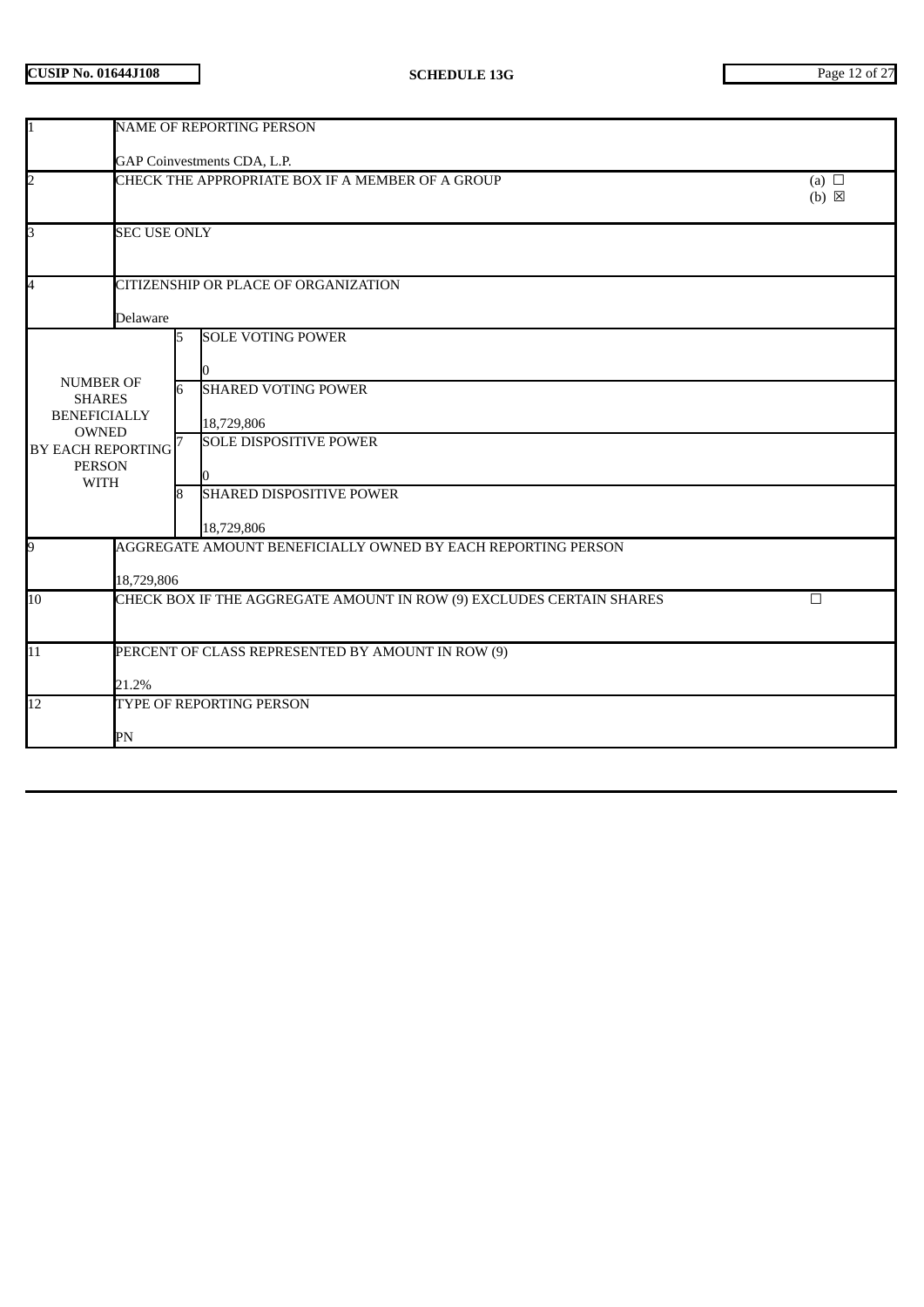| <b>NAME OF REPORTING PERSON</b>                                                                   |                               |                                             |                                                                                                                                                                                                                                                                                                                                                                                                |  |  |
|---------------------------------------------------------------------------------------------------|-------------------------------|---------------------------------------------|------------------------------------------------------------------------------------------------------------------------------------------------------------------------------------------------------------------------------------------------------------------------------------------------------------------------------------------------------------------------------------------------|--|--|
| General Atlantic GenPar (Lux) SCSp                                                                |                               |                                             |                                                                                                                                                                                                                                                                                                                                                                                                |  |  |
|                                                                                                   | (a) $\Box$<br>$(b) \boxtimes$ |                                             |                                                                                                                                                                                                                                                                                                                                                                                                |  |  |
|                                                                                                   |                               |                                             |                                                                                                                                                                                                                                                                                                                                                                                                |  |  |
|                                                                                                   |                               |                                             |                                                                                                                                                                                                                                                                                                                                                                                                |  |  |
|                                                                                                   |                               |                                             |                                                                                                                                                                                                                                                                                                                                                                                                |  |  |
| <b>NUMBER OF</b><br><b>SHARES</b><br><b>BENEFICIALLY</b><br><b>OWNED</b><br><b>PERSON</b><br>WITH |                               | 18,729,806<br><b>SOLE DISPOSITIVE POWER</b> |                                                                                                                                                                                                                                                                                                                                                                                                |  |  |
|                                                                                                   |                               |                                             |                                                                                                                                                                                                                                                                                                                                                                                                |  |  |
| 18,729,806                                                                                        |                               |                                             |                                                                                                                                                                                                                                                                                                                                                                                                |  |  |
| $\Box$                                                                                            |                               |                                             |                                                                                                                                                                                                                                                                                                                                                                                                |  |  |
| PERCENT OF CLASS REPRESENTED BY AMOUNT IN ROW (9)                                                 |                               |                                             |                                                                                                                                                                                                                                                                                                                                                                                                |  |  |
| 21.2%                                                                                             |                               |                                             |                                                                                                                                                                                                                                                                                                                                                                                                |  |  |
|                                                                                                   |                               |                                             |                                                                                                                                                                                                                                                                                                                                                                                                |  |  |
| PN                                                                                                |                               |                                             |                                                                                                                                                                                                                                                                                                                                                                                                |  |  |
|                                                                                                   |                               | Luxembourg<br>6<br>BY EACH REPORTING<br>ß.  | CHECK THE APPROPRIATE BOX IF A MEMBER OF A GROUP<br><b>SEC USE ONLY</b><br>CITIZENSHIP OR PLACE OF ORGANIZATION<br><b>SOLE VOTING POWER</b><br><b>SHARED VOTING POWER</b><br><b>SHARED DISPOSITIVE POWER</b><br>18,729,806<br>AGGREGATE AMOUNT BENEFICIALLY OWNED BY EACH REPORTING PERSON<br>CHECK BOX IF THE AGGREGATE AMOUNT IN ROW (9) EXCLUDES CERTAIN SHARES<br>TYPE OF REPORTING PERSON |  |  |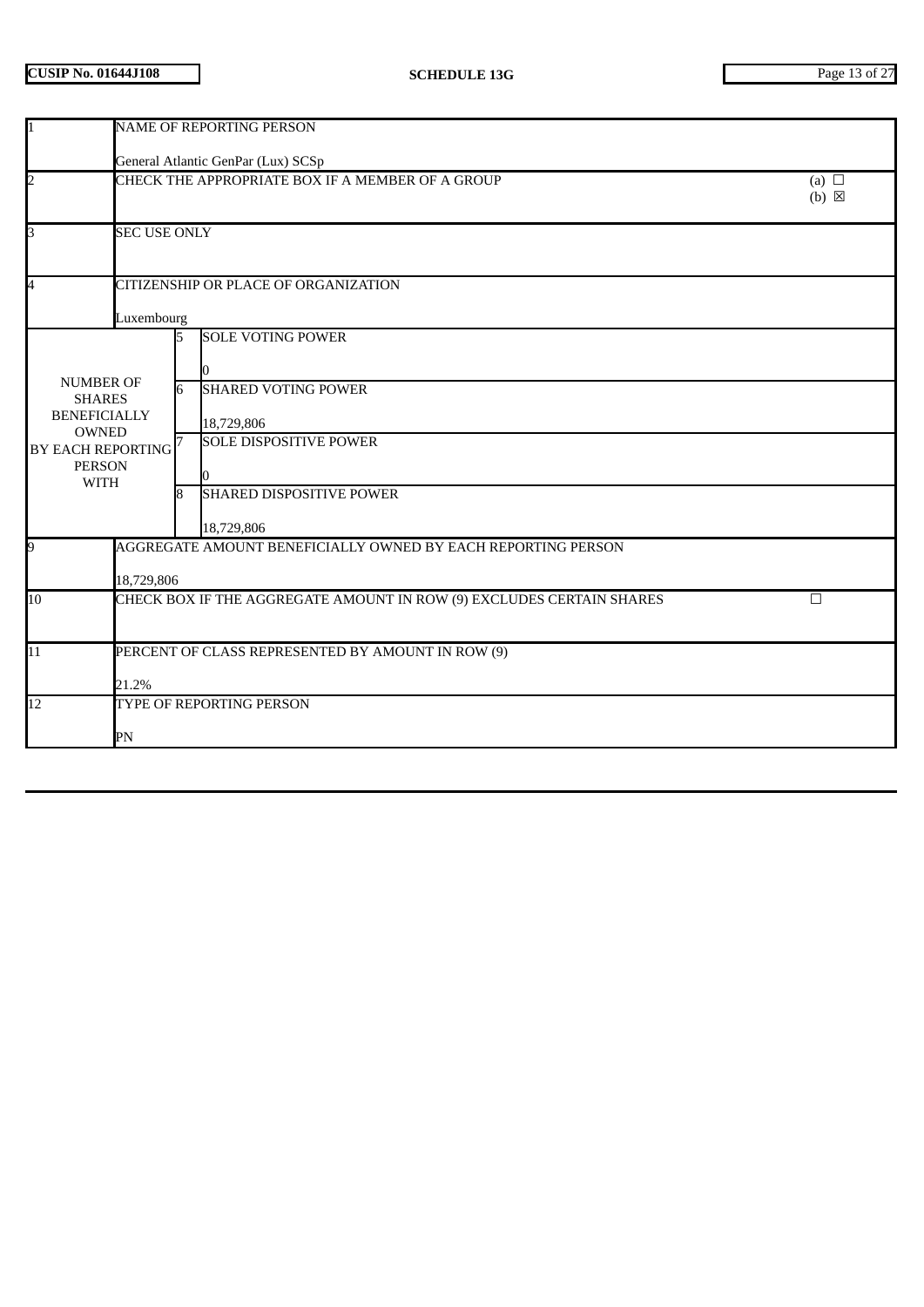| $\overline{1}$                                                                                                                | <b>NAME OF REPORTING PERSON</b>                                                |    |                                                                           |  |
|-------------------------------------------------------------------------------------------------------------------------------|--------------------------------------------------------------------------------|----|---------------------------------------------------------------------------|--|
|                                                                                                                               |                                                                                |    | General Atlantic (Lux) S.à r.l.                                           |  |
| $\overline{a}$                                                                                                                | CHECK THE APPROPRIATE BOX IF A MEMBER OF A GROUP                               |    | (a) $\Box$<br>$(b) \boxtimes$                                             |  |
| 3                                                                                                                             | <b>SEC USE ONLY</b>                                                            |    |                                                                           |  |
| $\overline{\mathcal{A}}$<br>CITIZENSHIP OR PLACE OF ORGANIZATION<br>Luxembourg                                                |                                                                                |    |                                                                           |  |
| <b>NUMBER OF</b><br><b>SHARES</b><br><b>BENEFICIALLY</b><br><b>OWNED</b><br>BY EACH REPORTING<br><b>PERSON</b><br><b>WITH</b> |                                                                                |    | <b>SOLE VOTING POWER</b>                                                  |  |
|                                                                                                                               |                                                                                |    | <b>SHARED VOTING POWER</b><br>18,729,806<br><b>SOLE DISPOSITIVE POWER</b> |  |
|                                                                                                                               |                                                                                |    |                                                                           |  |
|                                                                                                                               |                                                                                | ß. | <b>SHARED DISPOSITIVE POWER</b><br>18,729,806                             |  |
| 9                                                                                                                             | AGGREGATE AMOUNT BENEFICIALLY OWNED BY EACH REPORTING PERSON<br>18,729,806     |    |                                                                           |  |
| 10                                                                                                                            | CHECK BOX IF THE AGGREGATE AMOUNT IN ROW (9) EXCLUDES CERTAIN SHARES<br>$\Box$ |    |                                                                           |  |
| 11                                                                                                                            | PERCENT OF CLASS REPRESENTED BY AMOUNT IN ROW (9)<br>21.2%                     |    |                                                                           |  |
| 12                                                                                                                            | TYPE OF REPORTING PERSON<br>CO                                                 |    |                                                                           |  |
|                                                                                                                               |                                                                                |    |                                                                           |  |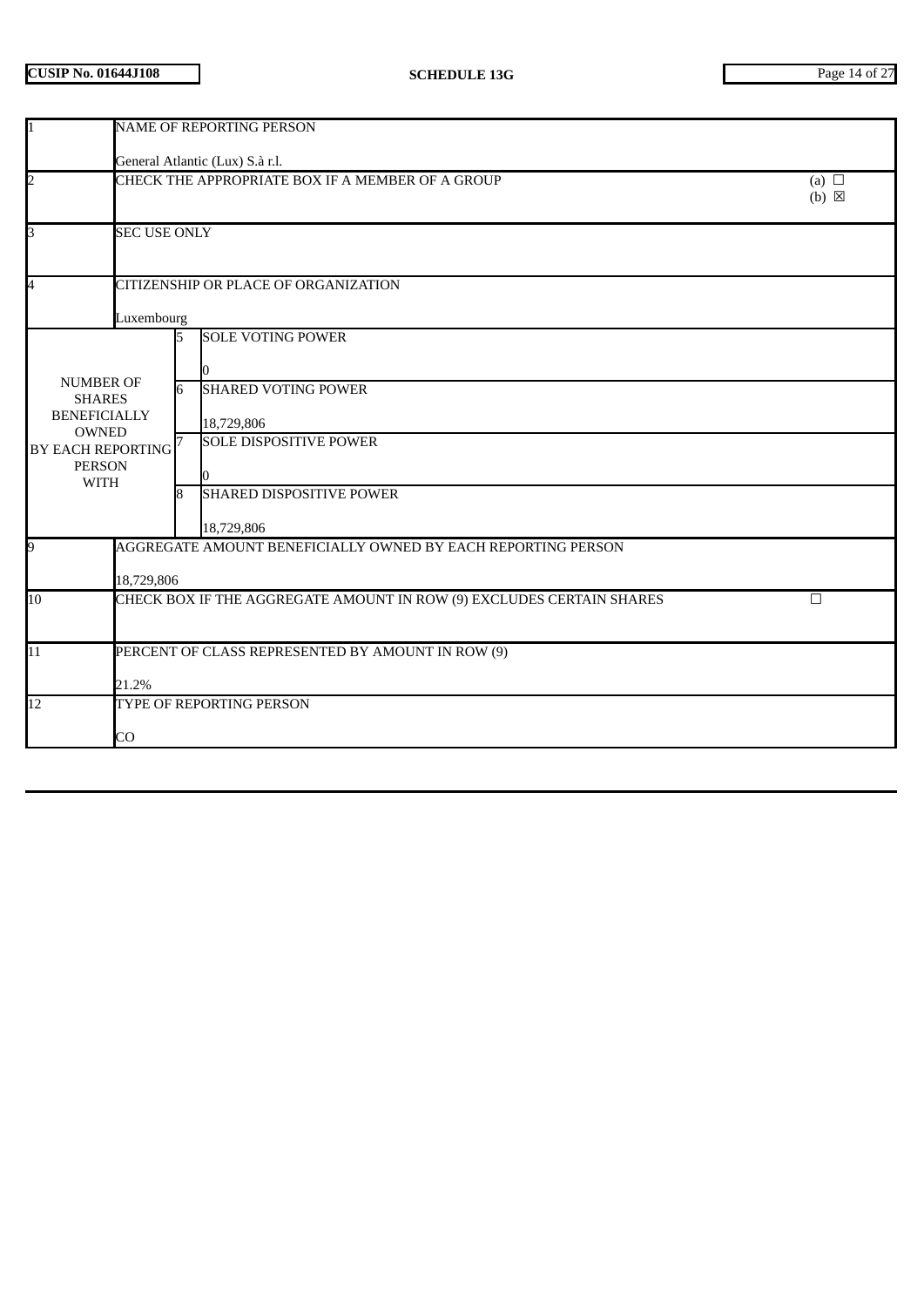| 1                                                                                                                                          | NAME OF REPORTING PERSON                                                          |             |                                                                                                                                                        |  |
|--------------------------------------------------------------------------------------------------------------------------------------------|-----------------------------------------------------------------------------------|-------------|--------------------------------------------------------------------------------------------------------------------------------------------------------|--|
|                                                                                                                                            | General Atlantic GenPar (Bermuda), L.P.                                           |             |                                                                                                                                                        |  |
| $\overline{2}$                                                                                                                             | CHECK THE APPROPRIATE BOX IF A MEMBER OF A GROUP<br>(a) $\Box$<br>$(b) \boxtimes$ |             |                                                                                                                                                        |  |
| 3                                                                                                                                          | <b>SEC USE ONLY</b>                                                               |             |                                                                                                                                                        |  |
| 4                                                                                                                                          | CITIZENSHIP OR PLACE OF ORGANIZATION<br>Bermuda                                   |             |                                                                                                                                                        |  |
| <b>NUMBER OF</b><br><b>SHARES</b><br><b>BENEFICIALLY</b><br><b>OWNED</b><br>BY EACH REPORTING <sup>7</sup><br><b>PERSON</b><br><b>WITH</b> |                                                                                   | 5<br>6<br>8 | <b>SOLE VOTING POWER</b><br><b>SHARED VOTING POWER</b><br>18,729,806<br><b>SOLE DISPOSITIVE POWER</b><br><b>SHARED DISPOSITIVE POWER</b><br>18,729,806 |  |
| 9<br>AGGREGATE AMOUNT BENEFICIALLY OWNED BY EACH REPORTING PERSON<br>18,729,806                                                            |                                                                                   |             |                                                                                                                                                        |  |
| 10                                                                                                                                         | CHECK BOX IF THE AGGREGATE AMOUNT IN ROW (9) EXCLUDES CERTAIN SHARES<br>$\Box$    |             |                                                                                                                                                        |  |
| $\overline{11}$                                                                                                                            | PERCENT OF CLASS REPRESENTED BY AMOUNT IN ROW (9)<br>21.2%                        |             |                                                                                                                                                        |  |
| $\overline{12}$                                                                                                                            | TYPE OF REPORTING PERSON<br>PN                                                    |             |                                                                                                                                                        |  |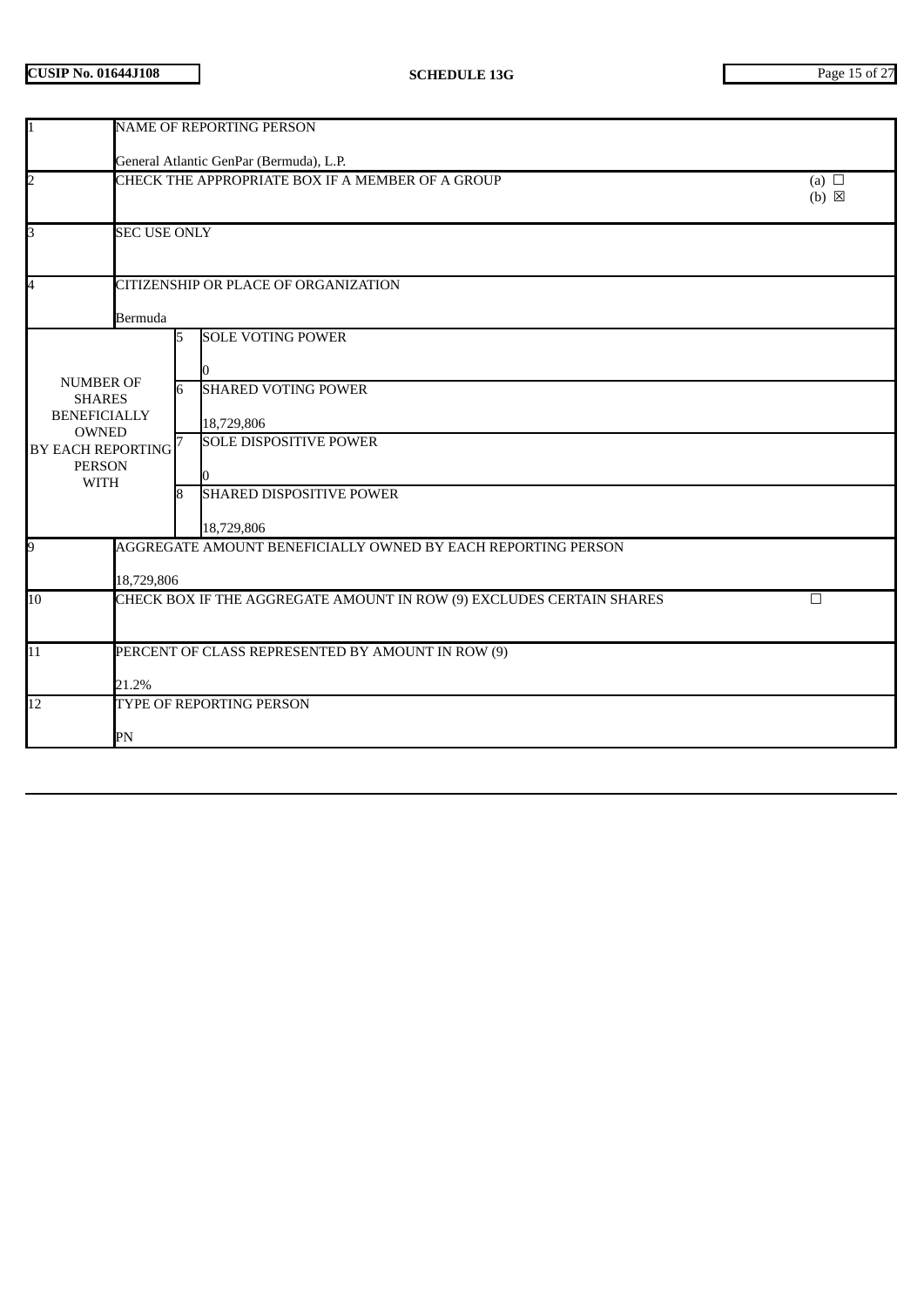| 11                                                                                                                                         | <b>NAME OF REPORTING PERSON</b>                                                   |              |                                                                                                                                                        |  |
|--------------------------------------------------------------------------------------------------------------------------------------------|-----------------------------------------------------------------------------------|--------------|--------------------------------------------------------------------------------------------------------------------------------------------------------|--|
|                                                                                                                                            | GAP (Bermuda) L.P.                                                                |              |                                                                                                                                                        |  |
| $\overline{2}$                                                                                                                             | CHECK THE APPROPRIATE BOX IF A MEMBER OF A GROUP<br>(a) $\Box$<br>$(b) \boxtimes$ |              |                                                                                                                                                        |  |
| B                                                                                                                                          | <b>SEC USE ONLY</b>                                                               |              |                                                                                                                                                        |  |
| 4                                                                                                                                          | CITIZENSHIP OR PLACE OF ORGANIZATION<br>Bermuda                                   |              |                                                                                                                                                        |  |
| <b>NUMBER OF</b><br><b>SHARES</b><br><b>BENEFICIALLY</b><br><b>OWNED</b><br>BY EACH REPORTING <sup>7</sup><br><b>PERSON</b><br><b>WITH</b> |                                                                                   | 5<br>6<br>R. | <b>SOLE VOTING POWER</b><br><b>SHARED VOTING POWER</b><br>18,729,806<br><b>SOLE DISPOSITIVE POWER</b><br><b>SHARED DISPOSITIVE POWER</b><br>18,729,806 |  |
| 9<br>AGGREGATE AMOUNT BENEFICIALLY OWNED BY EACH REPORTING PERSON<br>18,729,806                                                            |                                                                                   |              |                                                                                                                                                        |  |
| 10                                                                                                                                         | CHECK BOX IF THE AGGREGATE AMOUNT IN ROW (9) EXCLUDES CERTAIN SHARES<br>$\Box$    |              |                                                                                                                                                        |  |
| $\overline{11}$                                                                                                                            | PERCENT OF CLASS REPRESENTED BY AMOUNT IN ROW (9)<br>21.2%                        |              |                                                                                                                                                        |  |
| $\overline{12}$                                                                                                                            | TYPE OF REPORTING PERSON<br>PN                                                    |              |                                                                                                                                                        |  |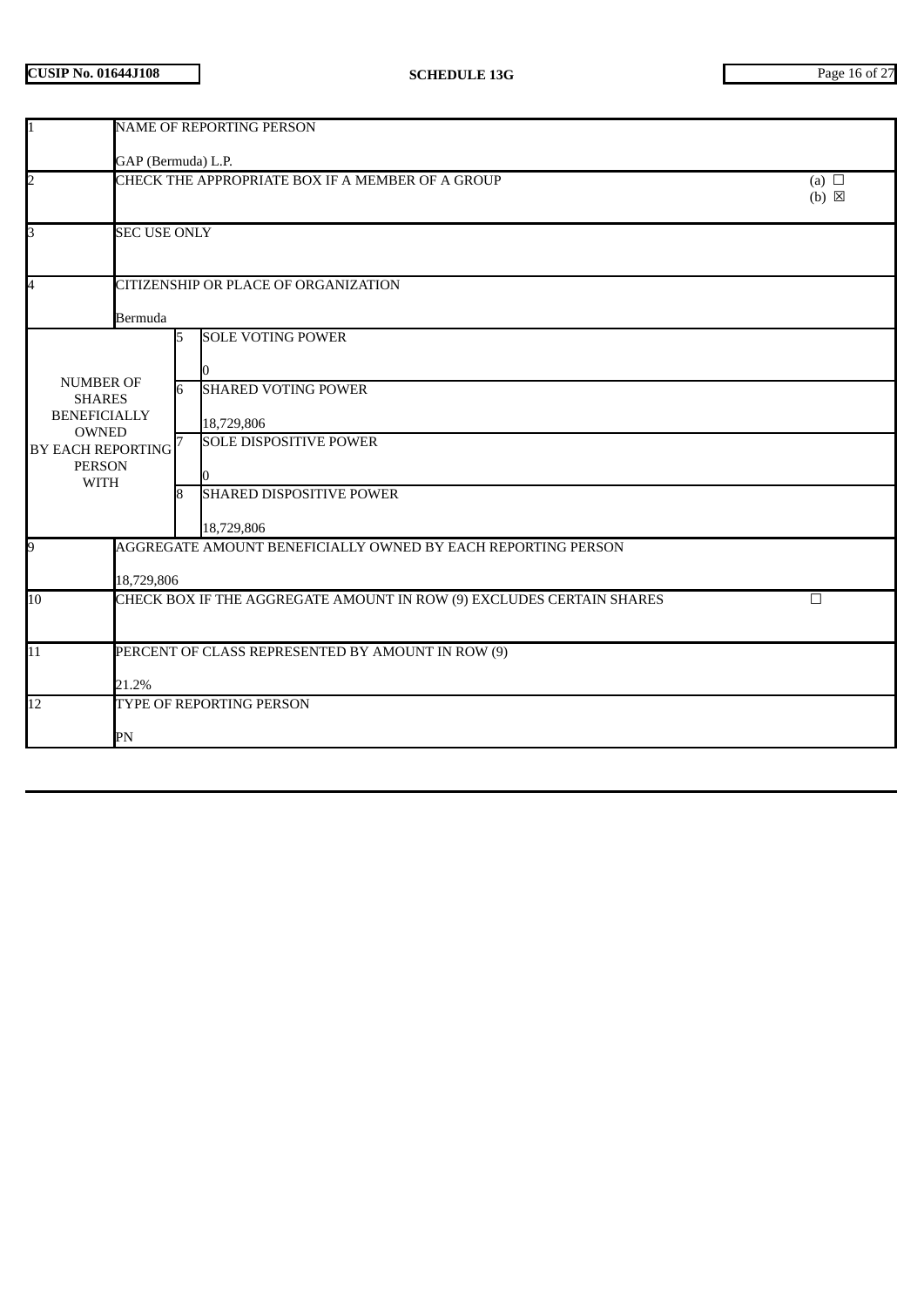#### **Item 1. (a) NAME OF ISSUER**

Alkami Technology, Inc. (the "Company").

#### **(b) ADDRESS OF ISSUER'S PRINCIPAL EXECUTIVE OFFICES**

5601 Granite Parkway, Suite 120, Plano, Texas 75024

#### **Item 2. (a) NAMES OF PERSONS FILING**

This Statement is being filed on behalf of each of the following persons (collectively, the "Reporting Persons"):

- (i) General Atlantic, L.P. ("GA LP")
- (ii) General Atlantic (SPV) GP, LLC ("GA SPV");
- (iii) General Atlantic Partners 100, L.P. ("GAP 100");
- (iv) General Atlantic (AL), L.P. ("GA AL");
- (v) General Atlantic Partners (Bermuda) EU, L.P. ("GAP Bermuda EU");
- (vi) General Atlantic Partners (Lux) SCSp ("GAP Lux");
- (vii) General Atlantic GenPar, L.P. ("GA GenPar");
- (viii) GAP Coinvestments III, LLC ("GAPCO III");
- (ix) GAP Coinvestments IV, LLC ("GAPCO IV");
- (x) GAP Coinvestments V, LLC (" $GAPCO V$ ");
- (xi) GAP Coinvestments CDA, L.P. ("GAPCO CDA");
- (xii) General Atlantic GenPar (Lux) SCSp ("GA GenPar Lux");
- (xiii) General Atlantic (Lux) S.à r.l. ("GA Lux");
- (xiv) General Atlantic GenPar (Bermuda), L.P. ("GenPar Bermuda"); and
- (xv) GAP (Bermuda) L.P. ("GAP (Bermuda)").

GAP 100, GAP Bermuda EU, GAP Lux are collectively referred to as the "GA Funds." GAPCO III, GAPCO IV, GAPCO V and GAPCO CDA are collectively referred to as the "Sponsor Coinvestment Funds."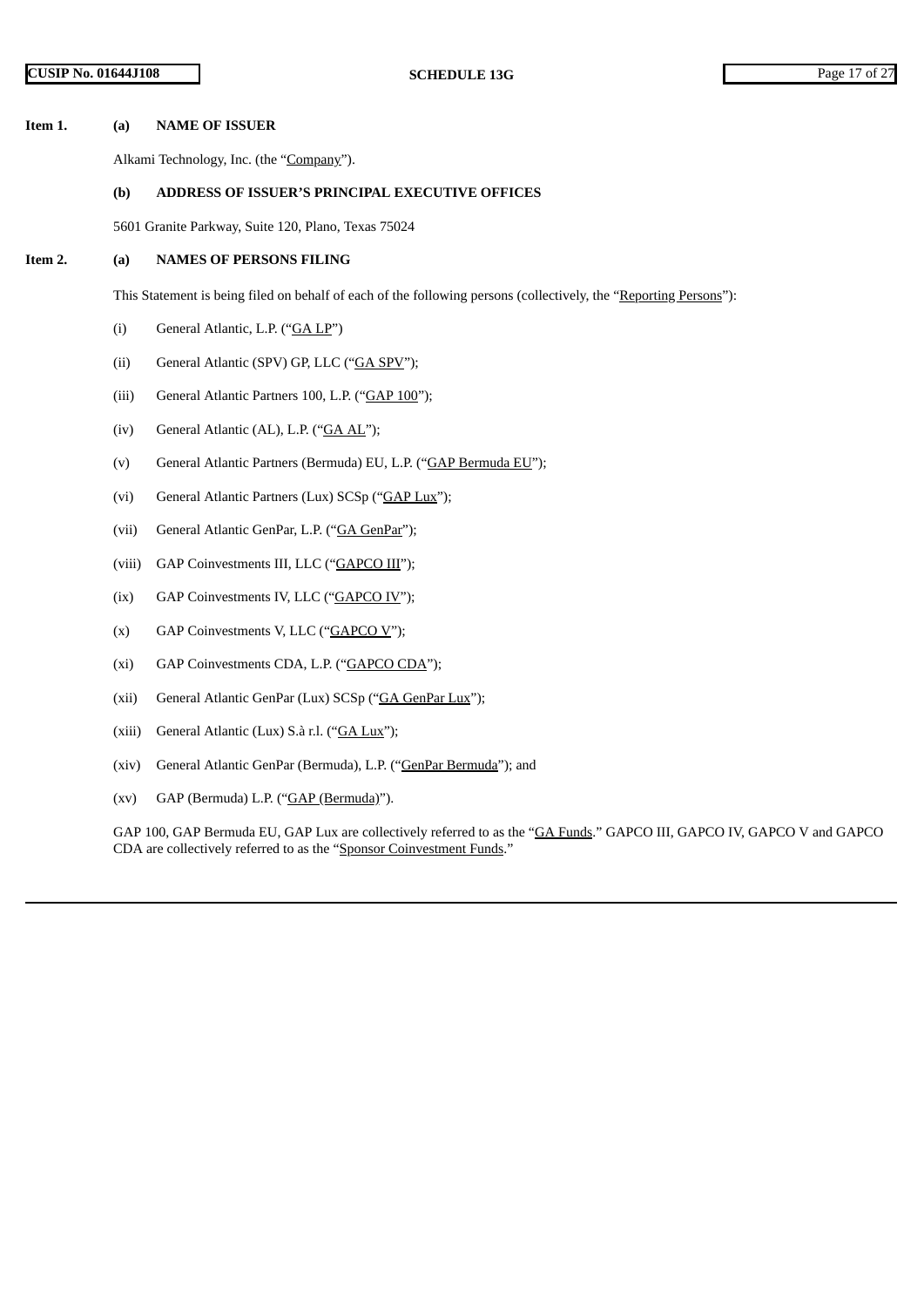### **(b) ADDRESS OR PRINCIPAL BUSINESS OFFICE OR, IF NONE, RESIDENCE**

The address of GAP Bermuda EU, GenPar Bermuda, and GAP (Bermuda) is Clarendon House, 2 Church Street, Hamilton HM 11, Bermuda. The address of GAP Lux, GA GenPar Lux and GA Lux is Luxembourg is 412F, Route d'Esch, L-2086 Luxembourg. The address of GAP 100, GA SPV, GA AL, GA GenPar, and GA LP and each of the Sponsor Coinvestment Funds is c/o General Atlantic Service Company, L.P., 55 East 52nd Street, 33rd Floor, New York, NY 10055.

## **(c) CITIZENSHIP**

- (i) GA LP Delaware
- (ii) GA SPV Delaware
- (iii) GAP 100 Delaware
- (iv) GA AL Delaware
- (v) GAP Bermuda EU Bermuda
- (vi) GAP Lux Luxembourg
- (vii) GA GenPar Delaware
- (viii) GAPCO III Delaware
- (ix) GAPCO IV Delaware
- (x) GAPCO V Delaware
- (xi) GAPCO CDA Delaware
- (xii) GA GenPar Lux Luxembourg
- (xiii) GA Lux Luxembourg
- (xiv) GenPar Bermuda Bermuda
- (xv) GAP (Bermuda) Bermuda

### **(d) TITLE OF CLASS OF SECURITIES**

Common stock, par value \$0.001 per share (the "common shares").

## **(e) CUSIP NUMBER**

01644J108.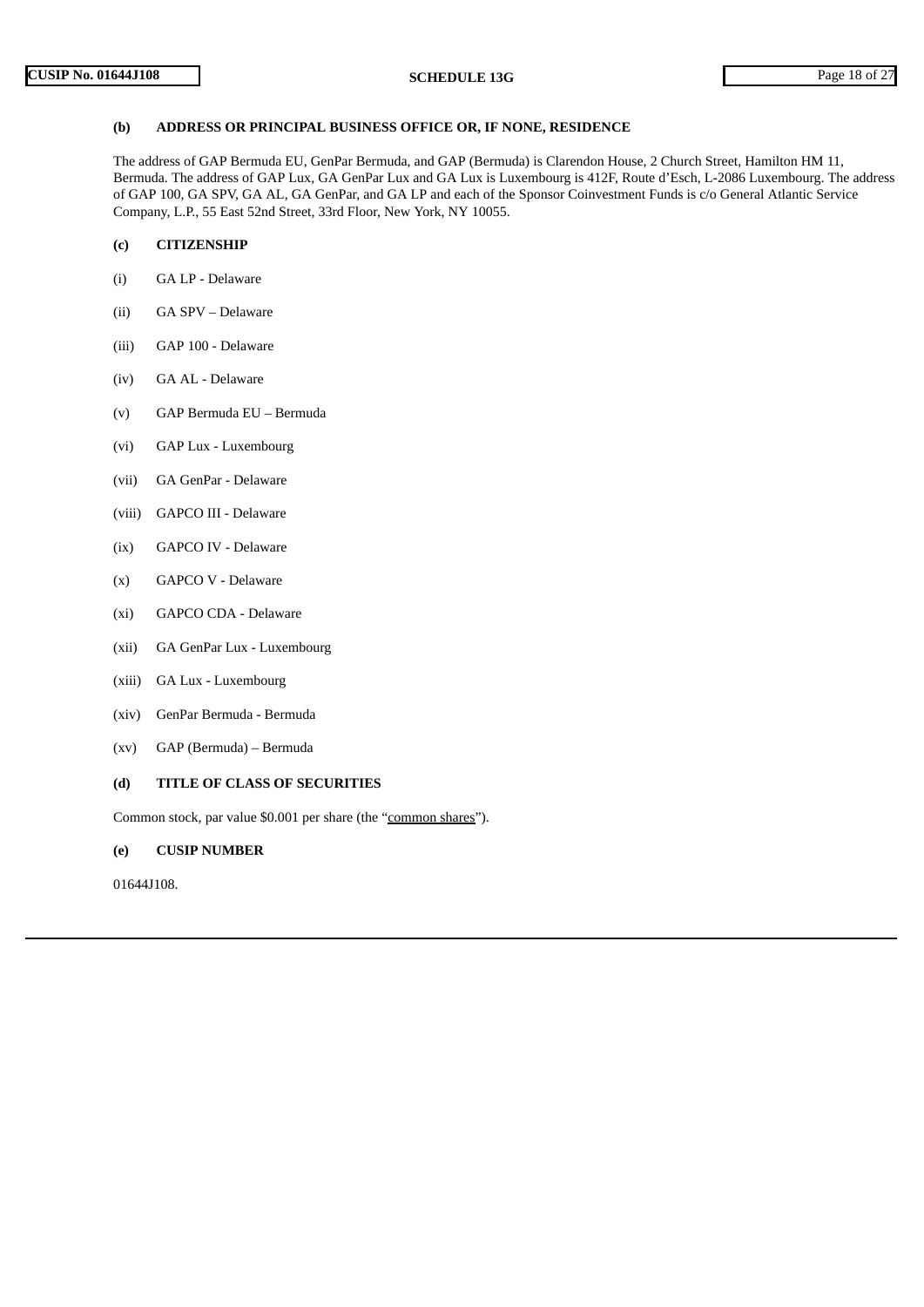| <b>CUSIP No. 01644J108</b> |                   | <b>SCHEDULE 13G</b>                                                                                      | Page 19 of 27 |  |
|----------------------------|-------------------|----------------------------------------------------------------------------------------------------------|---------------|--|
| Item 3.                    | <b>FILING IS:</b> | IF THIS STATEMENT IS FILED PURSUANT TO RULES 13d-1(b) OR 13d-2(b) OR (c), CHECK WHETHER THE PERSON       |               |  |
|                            |                   | Not applicable.                                                                                          |               |  |
| Item 4.                    | <b>OWNERSHIP</b>  |                                                                                                          |               |  |
|                            |                   | As of December 31, 2021, the Reporting Persons owned the following number of the Company's common stock: |               |  |
|                            | (i)               | GA LP owned of record no common shares or 0.0% of the issued and outstanding common shares               |               |  |
|                            | (ii)              | GA SPV owned of record no common shares or 0.0% of the issued and outstanding common shares              |               |  |
|                            | (iii)             | GAP 100 owned of record no common shares or 0.0% of the issued and outstanding common shares             |               |  |
|                            | (iv)              | GAP AL owned of record 18,729,806 common shares or 21.2% of the issued and outstanding common shares     |               |  |
|                            | (v)               | GAP Bermuda EU owned of record no common shares or 0.0% of the issued and outstanding common shares      |               |  |
|                            | (vi)              | GAP Lux owned of record no common shares or 0.0% of the issued and outstanding common shares             |               |  |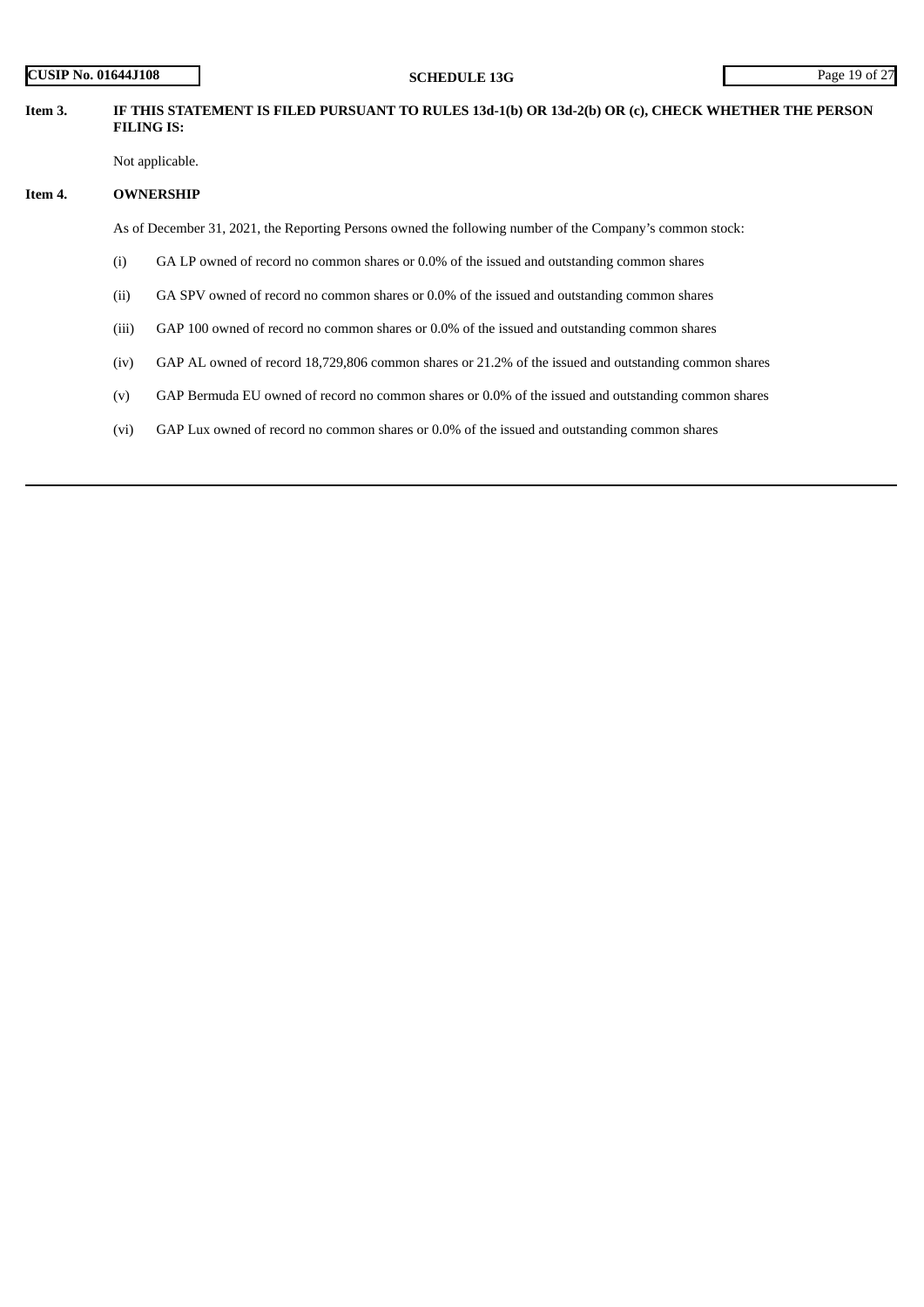- (vii) GA GenPar owned of record no common shares or 0.0% of the issued and outstanding common shares
- (viii) GAPCO III owned of record no common shares or 0.0% of the issued and outstanding common shares
- (ix) GAPCO IV owned of record no common shares or 0.0% of the issued and outstanding common shares
- (x) GAPCO V owned of record no common shares or 0.0% of the issued and outstanding common shares
- (xi) GAPCO CDA owned of record no common shares or 0.0% of the issued and outstanding common shares
- (xii) GA GenPar Lux owned of record no common shares or 0.0% of the issued and outstanding common shares
- (xiii) GA Lux owned of record no common shares or 0.0% of the issued and outstanding common shares
- (xiv) GenPar Bermuda owned of record no common shares or 0.0% of the issued and outstanding common shares
- (xv) GAP (Bermuda) owned of record no common shares or 0.0% of the issued and outstanding common shares

The GA Funds and the Sponsor Coinvestment Funds share beneficial ownership of the common shares held of record by GA AL. The general partner of GA AL is GA SPV. The general partner of GAP Lux is GA GenPar Lux, and the general partner of GA GenPar Lux is GA Lux. The general partner of GAP Bermuda EU and the sole shareholder of GA Lux is GenPar Bermuda. GA LP, which is controlled by the Management Committee of GASC MGP, LLC (the "GA Management Committee"), is the managing member of GAPCO III, GAPCO IV, and GAPCO V, the general partner of GAPCO CDA, and is the sole member of GA SPV. GAP (Bermuda), which is also controlled by the GA Management Committee, is the general partner of GenPar Bermuda. The general partner of GAP 100 is GA GenPar, and the general partner of GA GenPar is GA LP. As of the date hereof, there are nine members of the GA Management Committee. By virtue of the foregoing, the Reporting Persons may be deemed to share voting power and the power to direct the disposition of the shares that each owns of record. Each of the members of the GA Management Committee disclaims ownership of the common shares reported herein except to the extent that he has a pecuniary interest therein. The name, the address and the citizenship of each of the members of the GA Management Committee as of the date hereof is attached hereto as Schedule A and is hereby incorporated by reference.

#### Amount Beneficially Owned:

By virtue of the relationship described above, each of the Reporting Persons may be deemed to beneficially own 18,729,806 common shares.

### Percentage Owned:

All calculations of percentage ownership herein are based on an aggregate of 88,147,853 common shares reported by the Company to be outstanding as of September 30, 2021 in the Company's Quarterly Report on Form 10-Q filed with the U.S. Securities and Exchange Commission on November 5, 2021.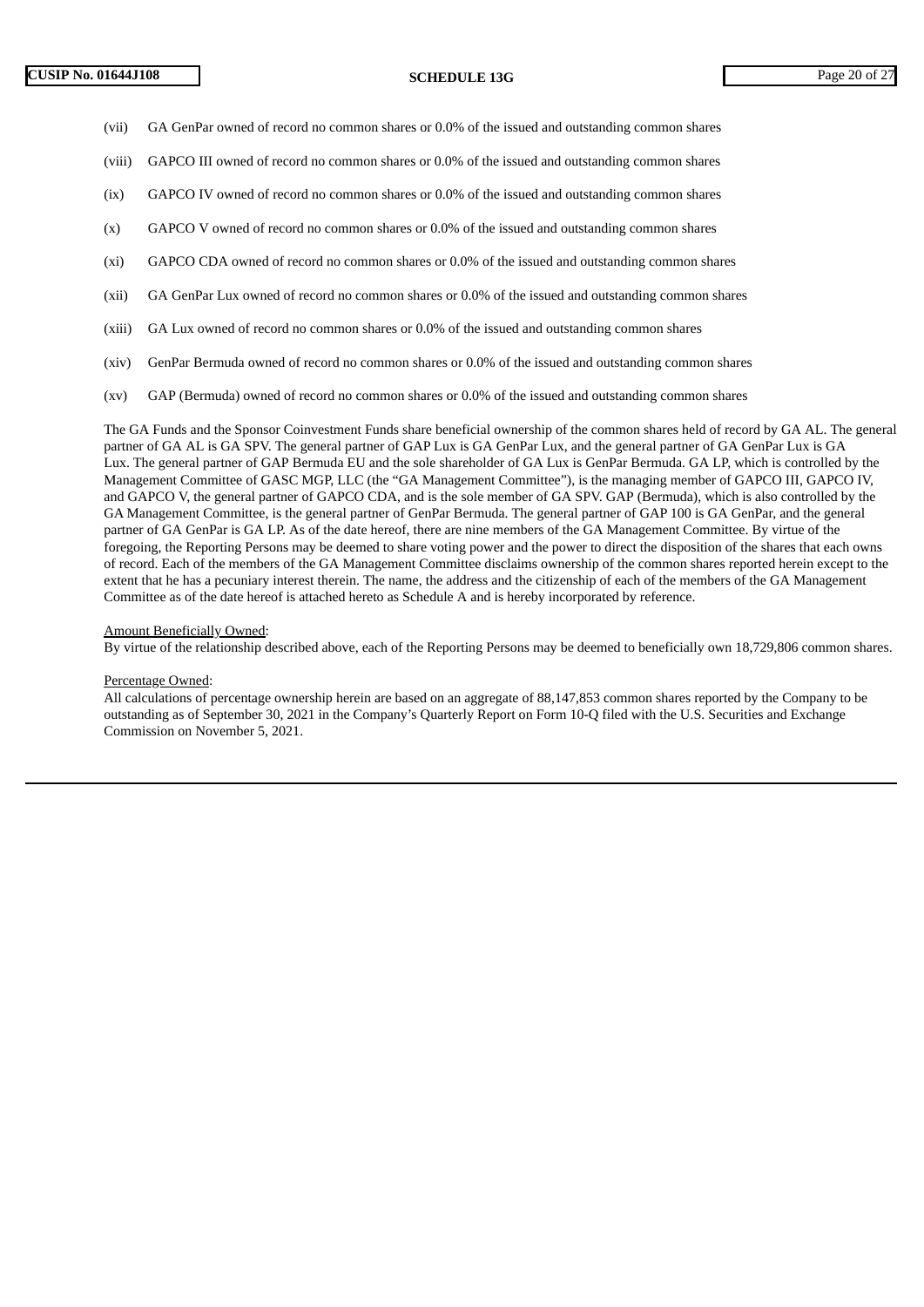### Number of Shares as to Which Such Person Has Sole/Shared Power to Vote or to Direct the Vote and Sole/Shared Power to Dispose or to Direct the Disposition of:

- (i) Each of the Reporting Persons may be deemed to have the sole power to direct the voting and dispositions of the common shares as indicated on such Reporting Person's cover page included herein.
- (ii) Each of the Reporting Persons may be deemed to share the power to direct the voting and dispositions of the 18,729,806 common shares that may be deemed to be owned beneficially by each of them.

### **Item 5. OWNERSHIP OF FIVE PERCENT OR LESS OF A CLASS**

Not applicable.

#### **Item 6. OWNERSHIP OF MORE THAN FIVE PERCENT ON BEHALF OF ANOTHER PERSON**

Not applicable.

### **Item 7. IDENTIFICATION AND CLASSIFICATION OF THE SUBSIDIARY WHICH ACQUIRED THE SECURITY BEING REPORTED ON BY THE PARENT HOLDING COMPANY**

Not applicable.

## **Item 8. IDENTIFICATION AND CLASSIFICATION OF MEMBERS OF THE GROUP**

See Item 4, which states the identity of the members of the group filing this Schedule 13G.

#### **Item 9. NOTICE OF DISSOLUTION OF GROUP**

Not applicable.

### **Item 10. CERTIFICATION**

Not applicable.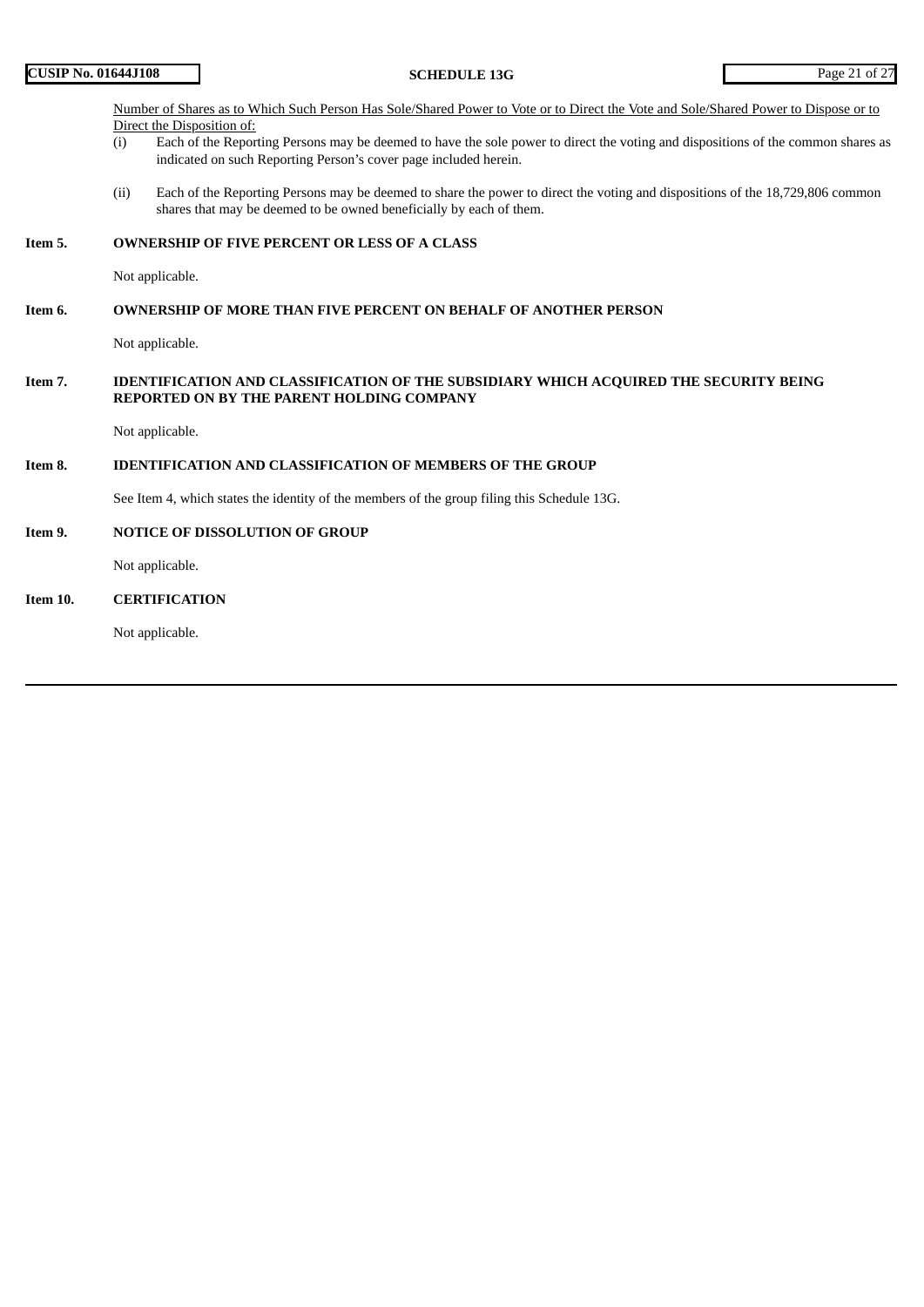### **Exhibit Index**

Exhibit 1: Joint Filing Agreement as required by Rule 13d-1(k)(1) under the Securities Exchange Act of 1934, as amended.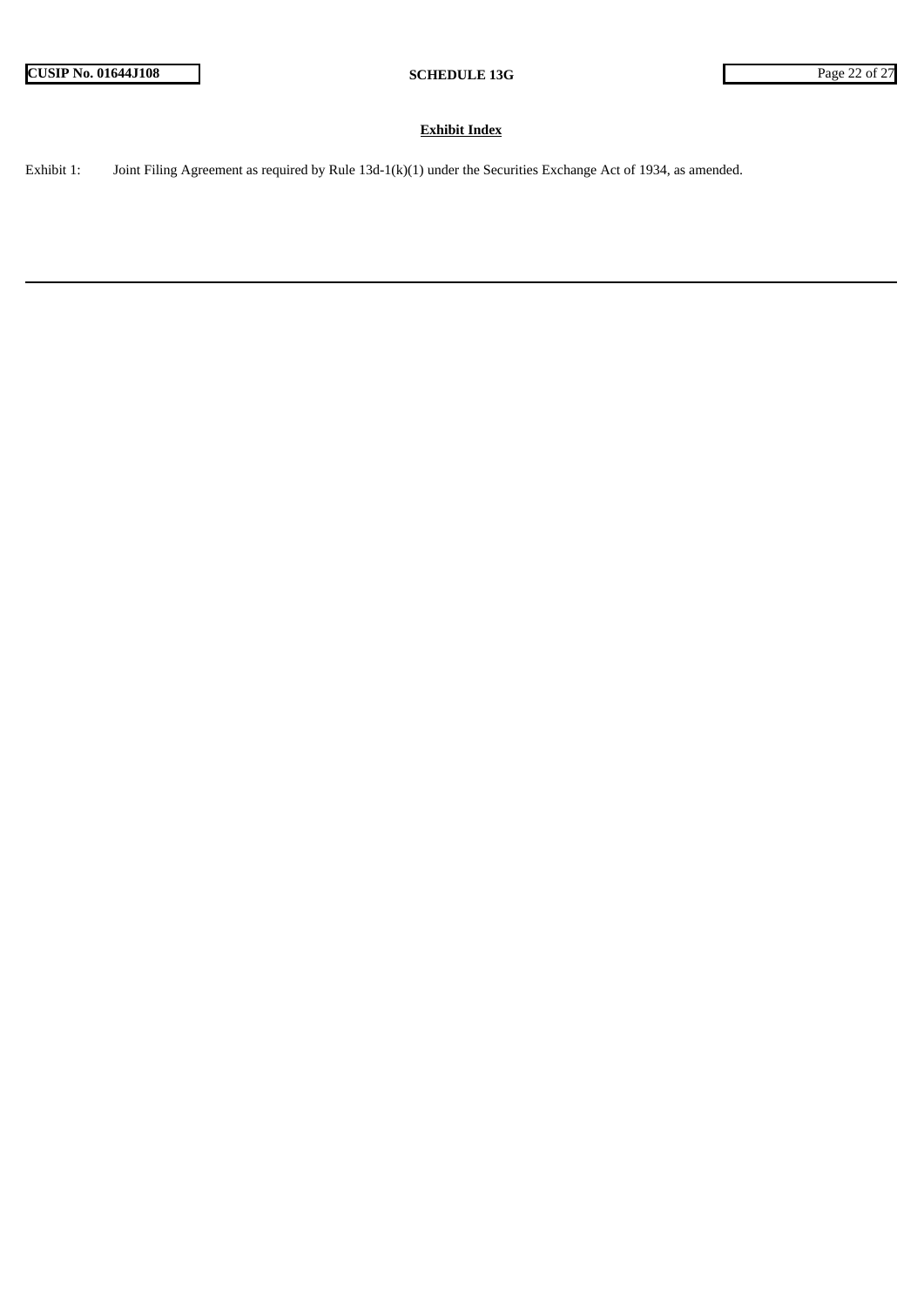#### **SIGNATURES**

After reasonable inquiry and to the best of my knowledge and belief, I certify that the information set forth in this statement is true, complete and correct.

Dated as of February 11, 2022

#### **GENERAL ATLANTIC, L.P.**

By: /s/ Michael Gosk Name: Michael Gosk Title: Managing Director

#### **GENERAL ATLANTIC (SPV) GP, LLC**

- By: GENERAL ATLANTIC, L.P., its sole member
- By: /s/ Michael Gosk Name: Michael Gosk Title: Managing Director

### **GENERAL ATLANTIC PARTNERS 100, L.P.**

- By: GENERAL ATLANTIC GENPAR, L.P., its general partner
- By: GENERAL ATLANTIC, L.P., its general partner
- By: /s/ Michael Gosk Name: Michael Gosk Title: Managing Director

## **GENERAL ATLANTIC (AL), L.P.**

- By: GENERAL ATLANTIC (SPV) GP, LLC, its general partner
- By: GENERAL ATLANTIC, L.P., its sole member
- By: /s/ Michael Gosk Name: Michael Gosk Title: Managing Director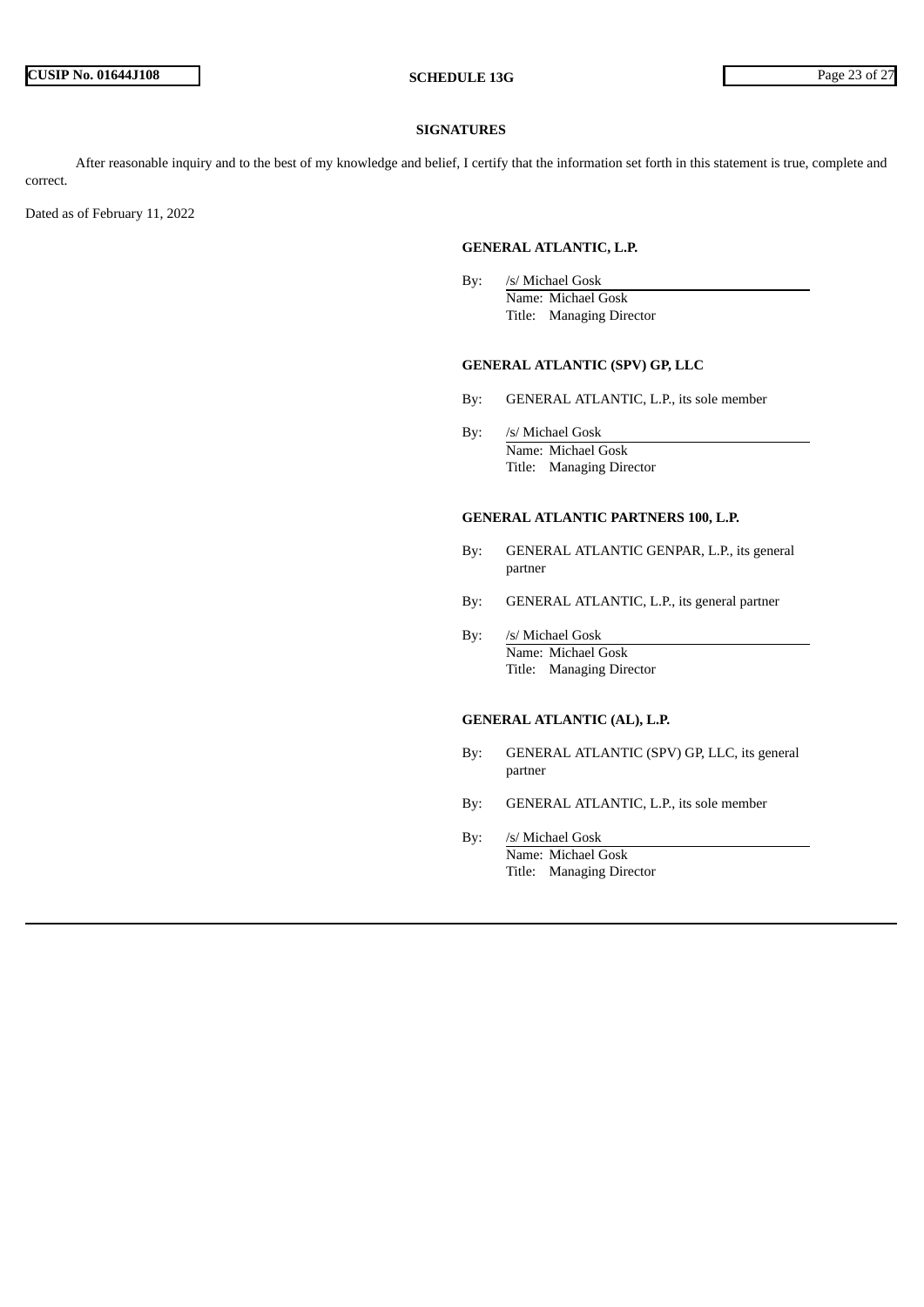### **GENERAL ATLANTIC PARTNERS (BERMUDA) EU, L.P.**

- By: GENERAL ATLANTIC GENPAR (BERMUDA), L.P., its general partner
- By: GAP (BERMUDA) L.P., its general partner
- By: GAP (BERMUDA) GP LIMITED, its general partner
- By: /s/ Michael Gosk Name: Michael Gosk Title: Managing Director

### **GENERAL ATLANTIC PARTNERS (LUX) SCSP**

- By: GENERAL ATLANTIC GENPAR (LUX) SCSP, its general partner
- By: GENERAL ATLANTIC (LUX) S.À R.L., its general partner
- By: /s/ Ingrid van der Hoorn Name: Ingrid van der Hoorn Title: Manager A

/s/ Gregor Dalrymple Name: Gregor Dalrymple Title: Manager B

### **GENERAL ATLANTIC GENPAR, L.P.**

- By: GENERAL ATLANTIC, L.P., its general partner
- By: /s/ Michael Gosk Name: Michael Gosk Title: Managing Director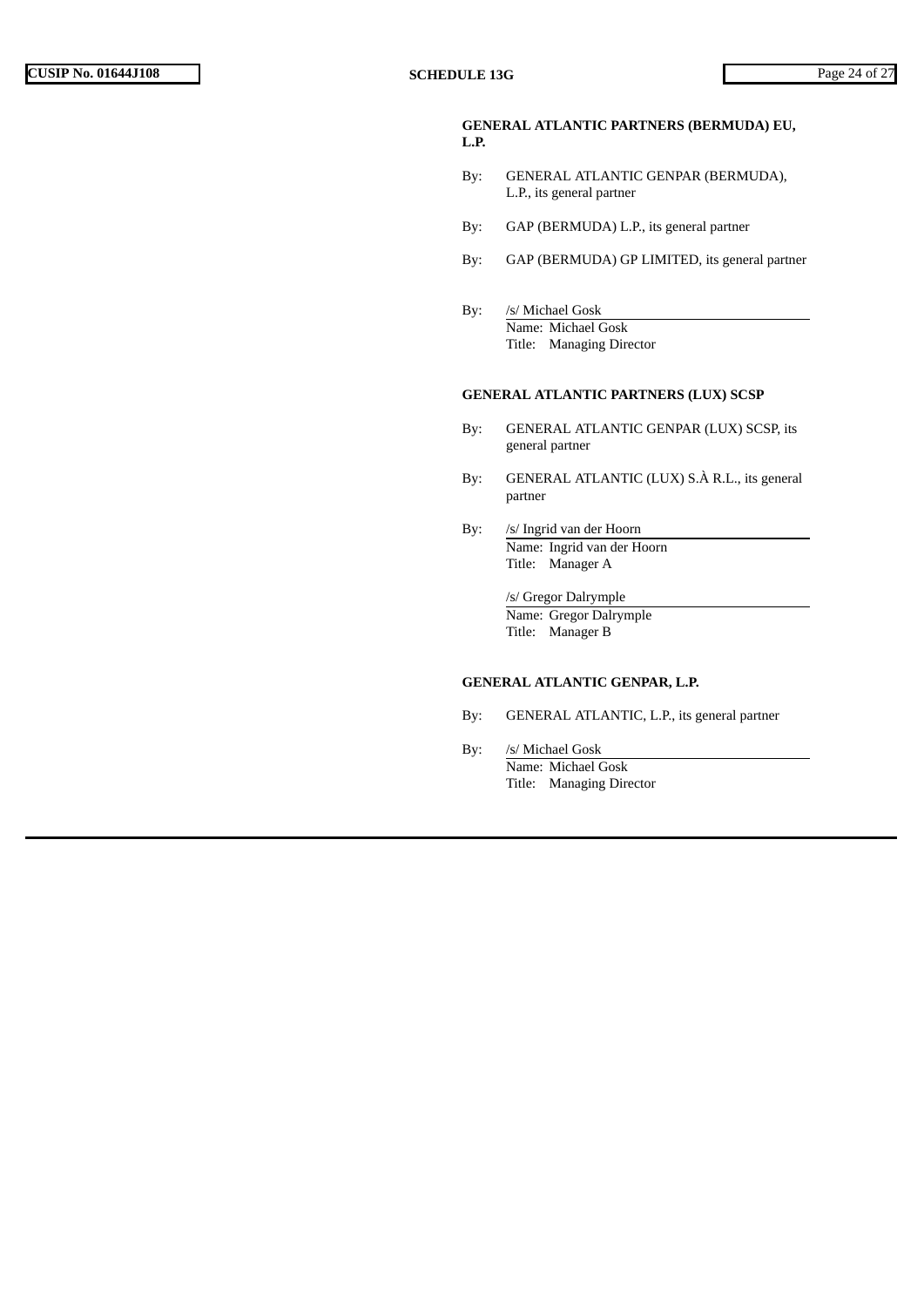### **GAP COINVESTMENTS III, LLC**

- By: GENERAL ATLANTIC, L.P., its managing member
- By: /s/ Michael Gosk Name: Michael Gosk Title: Managing Director

### **GAP COINVESTMENTS IV, LLC**

- By: GENERAL ATLANTIC, L.P., its managing member
- By: /s/ Michael Gosk Name: Michael Gosk Title: Managing Director

### **GAP COINVESTMENTS V, LLC**

- By: GENERAL ATLANTIC, L.P., its managing member
- By: /s/ Michael Gosk Name: Michael Gosk Title: Managing Director

### **GAP COINVESTMENTS CDA, L.P.**

- By: GENERAL ATLANTIC, L.P., its general partner
- By: /s/ Michael Gosk Name: Michael Gosk Title: Managing Director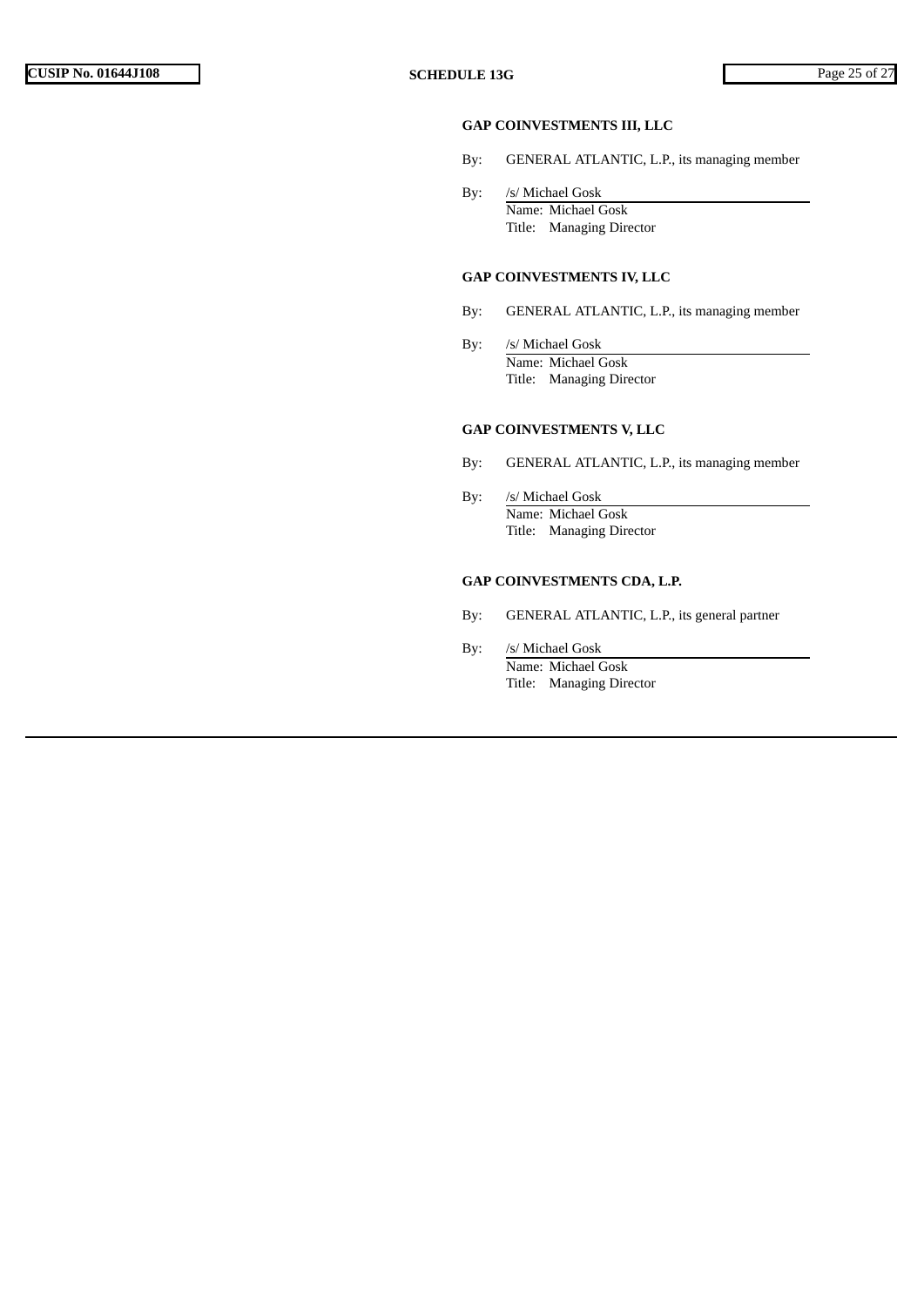### **GENERAL ATLANTIC GENPAR, (LUX) SCSP**

- By: GENERAL ATLANTIC (LUX) S.À R.L., its general partner
- By: /s/ Ingrid van der Hoorn Name: Ingrid van der Hoorn Title: Manager A
- By: /s/ Gregor Dalrymple Name: Gregor Dalrymple Title: Manager B

## **GENERAL ATLANTIC (LUX) S.À R.L.**

- By: /s/ Ingrid van der Hoorn Name: Ingrid van der Hoorn Title: Manager A
- By: /s/ Gregor Dalrymple Name: Gregor Dalrymple Title: Manager B

### **GENERAL ATLANTIC GENPAR (BERMUDA), L.P.**

- By: GAP (BERMUDA) L.P., its general partner
- By: GAP (BERMUDA) GP LIMITED, its general partner
- By: /s/ Michael Gosk Name: Michael Gosk Title: Managing Director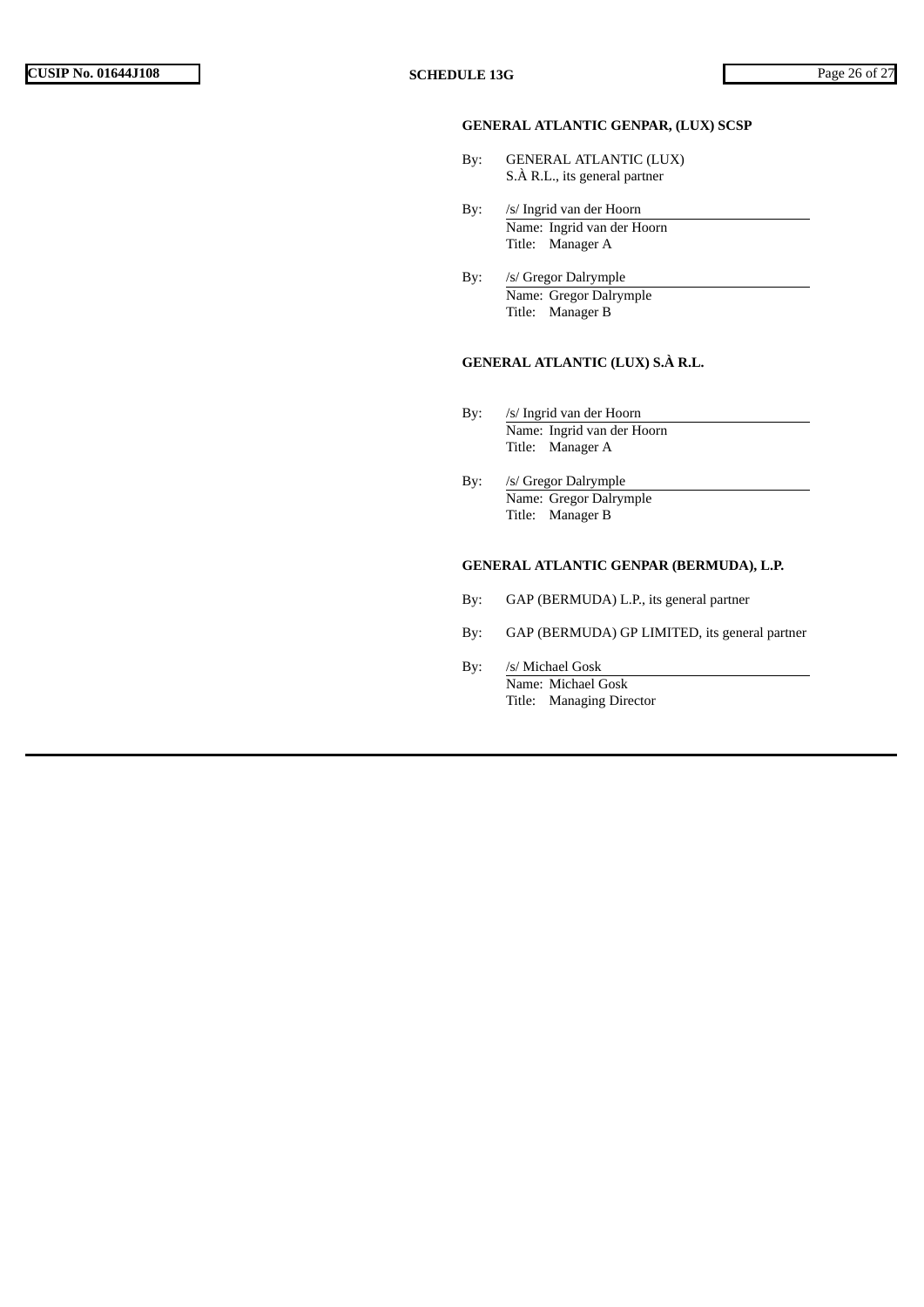# **GAP (BERMUDA) L.P.**

- By: GAP (BERMUDA) GP LIMITED, its general partner
- By: /s/ Michael Gosk Name: Michael Gosk Title: Managing Director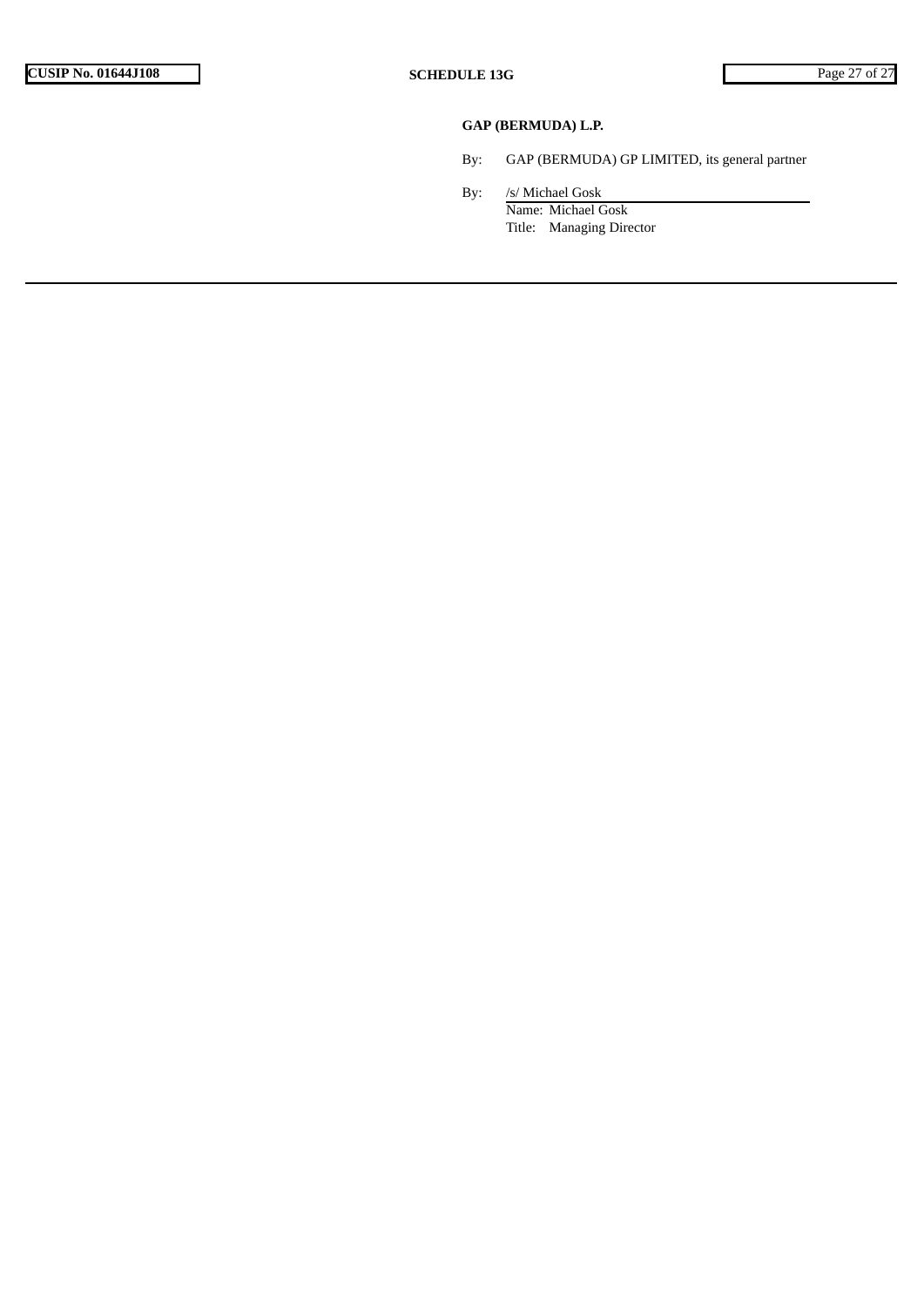# **SCHEDULE A** *Members of the GA Management Committee (as of the date hereof)*

| Name                                         | <b>Address</b>                                                                 | Citizenship               |
|----------------------------------------------|--------------------------------------------------------------------------------|---------------------------|
| William E. Ford<br>(Chief Executive Officer) | 55 East 52nd Street<br>33rd Floor<br>New York, New York 10055                  | <b>United States</b>      |
| Gabriel Caillaux                             | 23 Savile Row<br>London W1S 2ET<br><b>United Kingdom</b>                       | France                    |
| <b>Andrew Crawford</b>                       | 55 East 52nd Street<br>33rd Floor<br>New York, New York 10055                  | <b>United States</b>      |
| Martin Escobari                              | 55 East 52nd Street<br>33rd Floor<br>New York, New York 10055                  | <b>Bolivia and Brazil</b> |
| Anton J. Levy                                | 55 East 52nd Street<br>33rd Floor<br>New York, New York 10055                  | <b>United States</b>      |
| Sandeep Naik                                 | Asia Square Tower 1<br>8 Marina View, #41-04<br>Singapore 018960               | <b>United States</b>      |
| <b>Graves Tompkins</b>                       | 55 East 52nd Street<br>33rd Floor<br>New York, New York 10055                  | <b>United States</b>      |
| N. Robbert Vorhoff                           | 55 East 52nd Street<br>33rd Floor<br>New York, New York 10055                  | <b>United States</b>      |
| Eric Zhang                                   | Suite 5704-5706, 57F<br>Two IFC, 8 Finance Street<br>Central, Hong Kong, China | <b>Hong Kong SAR</b>      |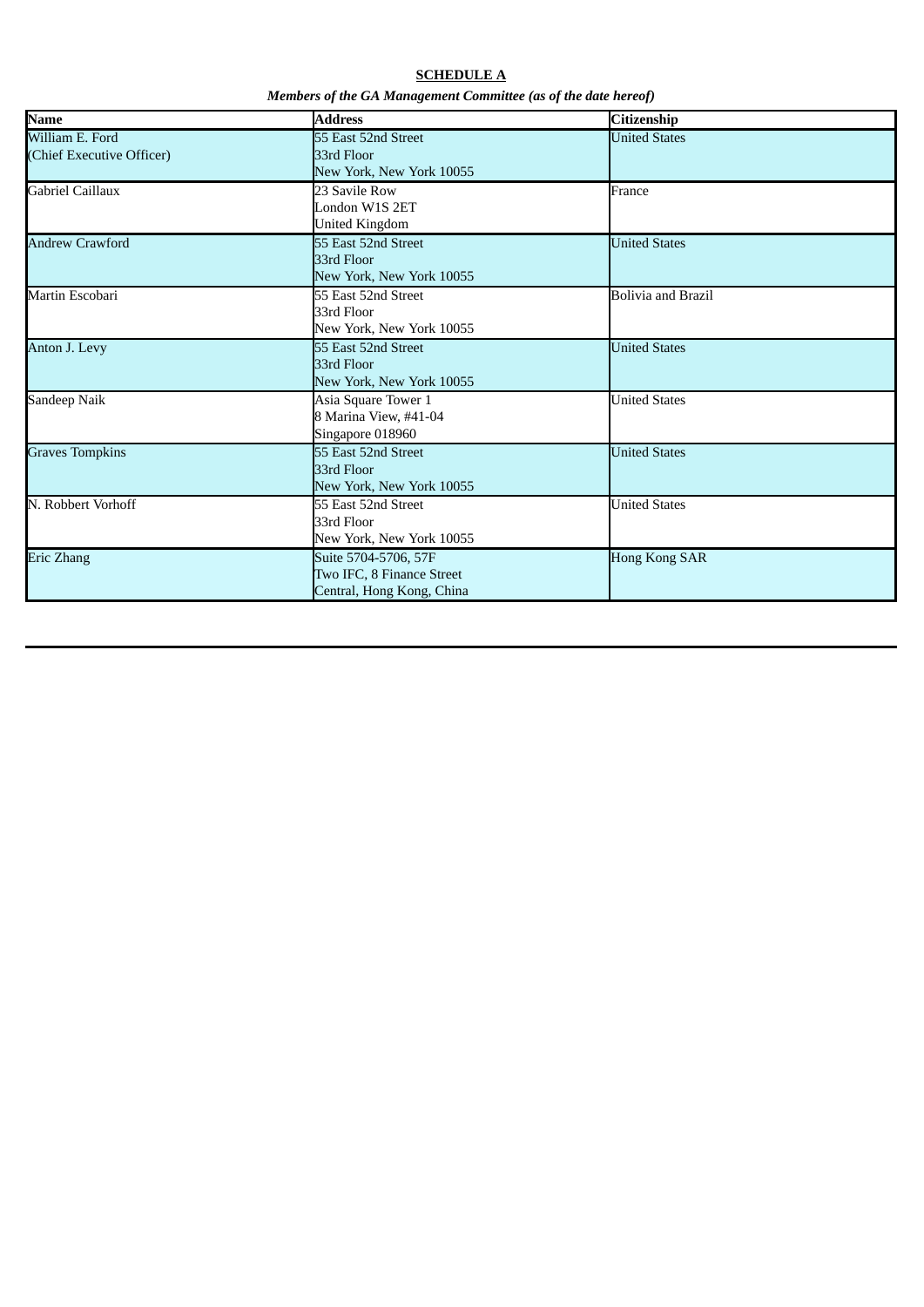#### **JOINT ACQUISITION STATEMENT PURSUANT TO RULE 13D-1(k)(1)**

The undersigned acknowledge and agree that the foregoing statement on Schedule 13G is filed on behalf of each of the undersigned and that all subsequent amendments to this statement on Schedule 13G shall be filed on behalf of each of the undersigned without the necessity of filing additional joint acquisition statements. The undersigned acknowledge that each shall be responsible for the timely filing of such amendments, and for the completeness and accuracy of the information concerning him, her or it contained herein, but shall not be responsible for the completeness and accuracy of the information concerning the other entities or persons, except to the extent that he, she or it knows or has reason to believe that such information is accurate.

Dated as of February 11, 2022

## **GENERAL ATLANTIC, L.P.**

By: /s/ Michael Gosk Name: Michael Gosk Title: Managing Director

### **GENERAL ATLANTIC (SPV) GP, LLC**

- By: GENERAL ATLANTIC, L.P., its sole member
- By: /s/ Michael Gosk Name: Michael Gosk Title: Managing Director

### **GENERAL ATLANTIC PARTNERS 100, L.P.**

- By: GENERAL ATLANTIC GENPAR, L.P., its general partner
- By: GENERAL ATLANTIC, L.P., its general partner
- By: /s/ Michael Gosk Name: Michael Gosk Title: Managing Director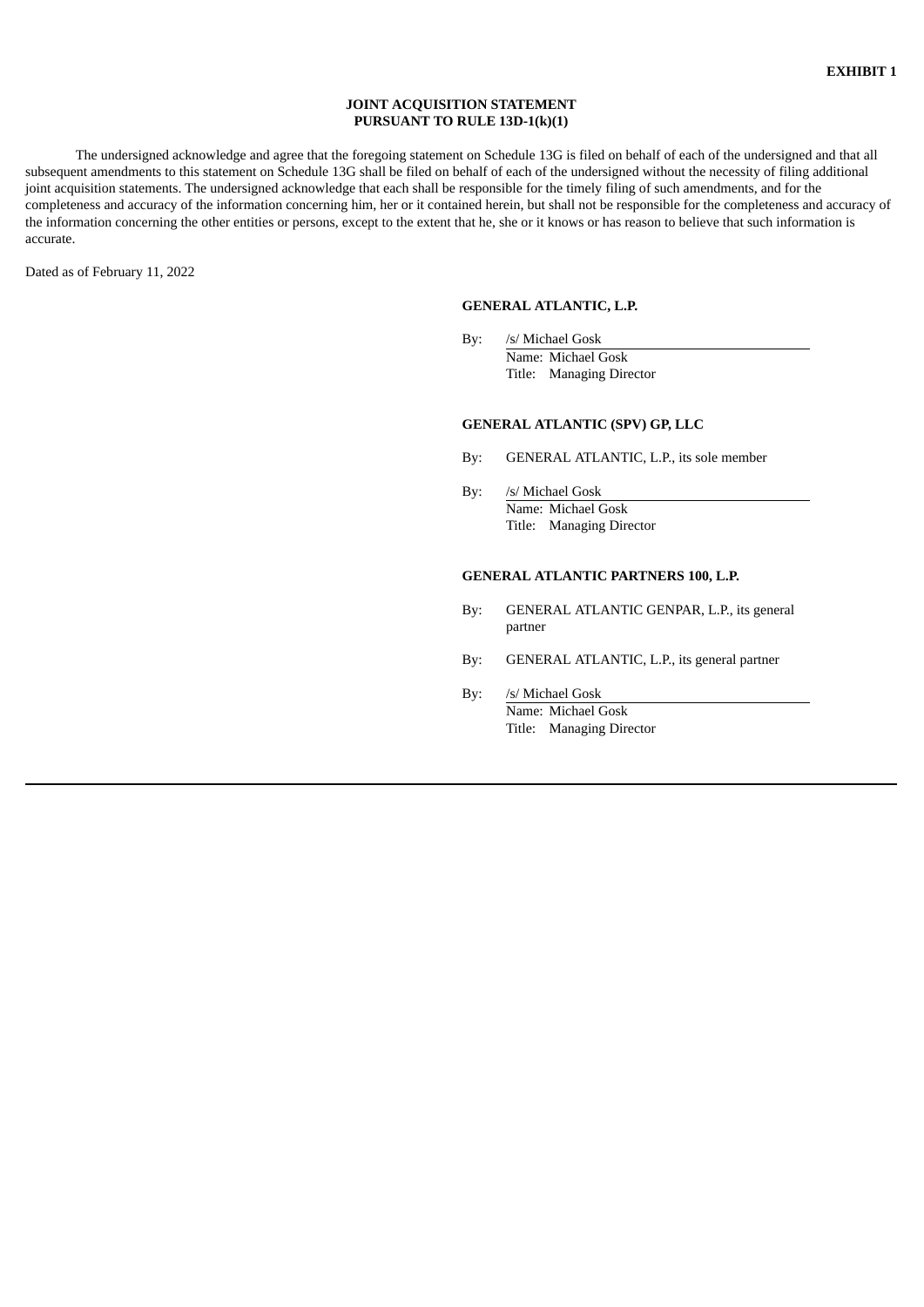### **GENERAL ATLANTIC (AL), L.P.**

- By: GENERAL ATLANTIC (SPV) GP, LLC, its general partner
- By: GENERAL ATLANTIC, L.P., its sole member
- By: /s/ Michael Gosk Name: Michael Gosk Title: Managing Director

## **GENERAL ATLANTIC PARTNERS (BERMUDA) EU, L.P.**

- By: GENERAL ATLANTIC GENPAR (BERMUDA), L.P., its general partner
- By: GAP (BERMUDA) L.P., its general partner
- By: GAP (BERMUDA) GP LIMITED, its general partner
- By: /s/ Michael Gosk Name: Michael Gosk Title: Managing Director

## **GENERAL ATLANTIC PARTNERS (LUX) SCSP**

- By: GENERAL ATLANTIC GENPAR (LUX) SCSP, its general partner
- By: GENERAL ATLANTIC (LUX) S.À R.L., its general partner
- By: /s/ Ingrid van der Hoorn Name: Ingrid van der Hoorn Title: Manager A

# /s/ Gregor Dalrymple

Name: Gregor Dalrymple Title: Manager B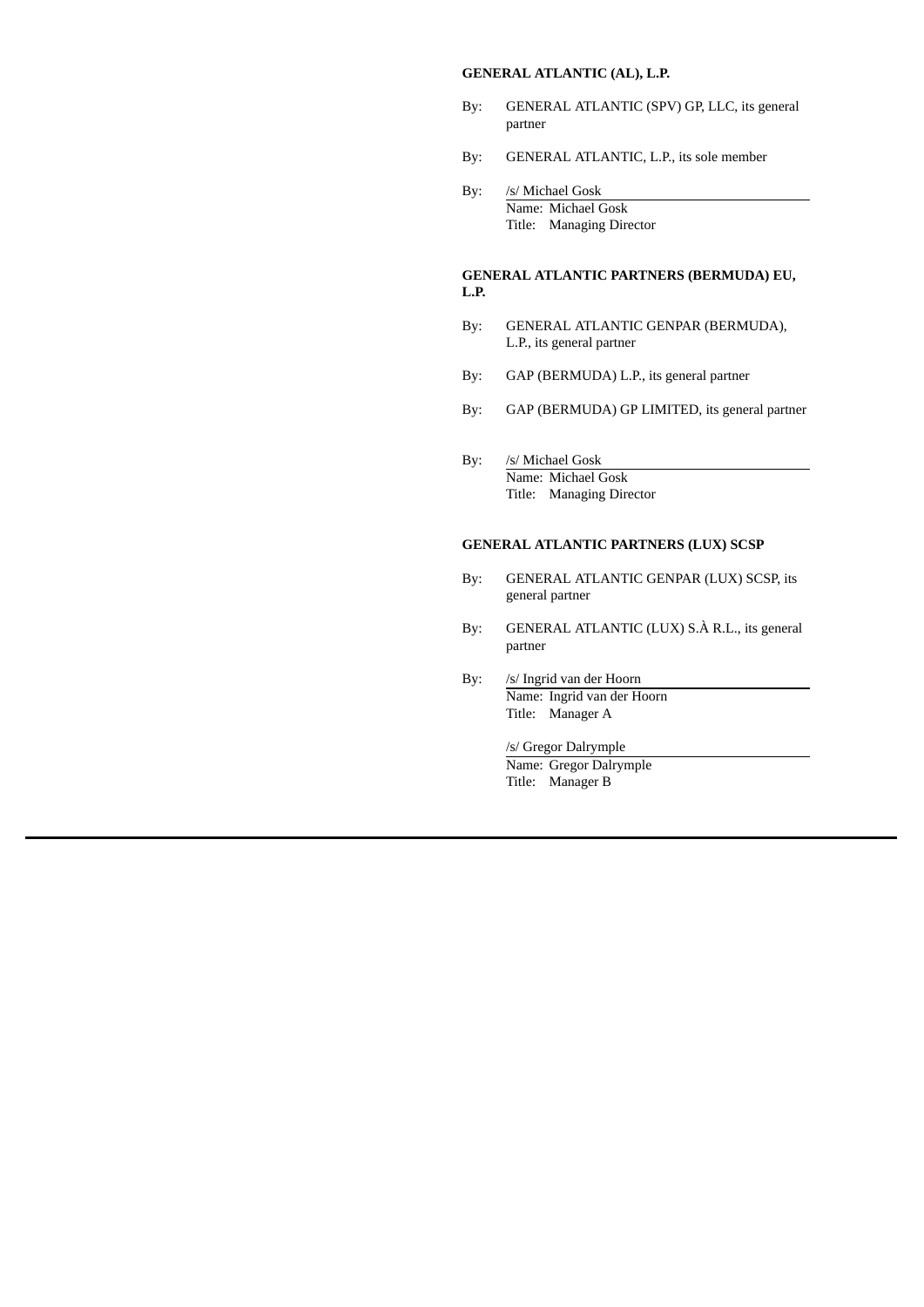### **GENERAL ATLANTIC GENPAR, L.P.**

- By: GENERAL ATLANTIC, L.P., its general partner
- By: /s/ Michael Gosk Name: Michael Gosk Title: Managing Director

### **GAP COINVESTMENTS III, LLC**

- By: GENERAL ATLANTIC, L.P., its managing member
- By: /s/ Michael Gosk Name: Michael Gosk Title: Managing Director

### **GAP COINVESTMENTS IV, LLC**

- By: GENERAL ATLANTIC, L.P., its managing member
- By: /s/ Michael Gosk Name: Michael Gosk Title: Managing Director

## **GAP COINVESTMENTS V, LLC**

- By: GENERAL ATLANTIC, L.P., its managing member
- By: /s/ Michael Gosk Name: Michael Gosk Title: Managing Director

## **GAP COINVESTMENTS CDA, L.P.**

- By: GENERAL ATLANTIC, L.P., its general partner
- By: /s/ Michael Gosk Name: Michael Gosk Title: Managing Director